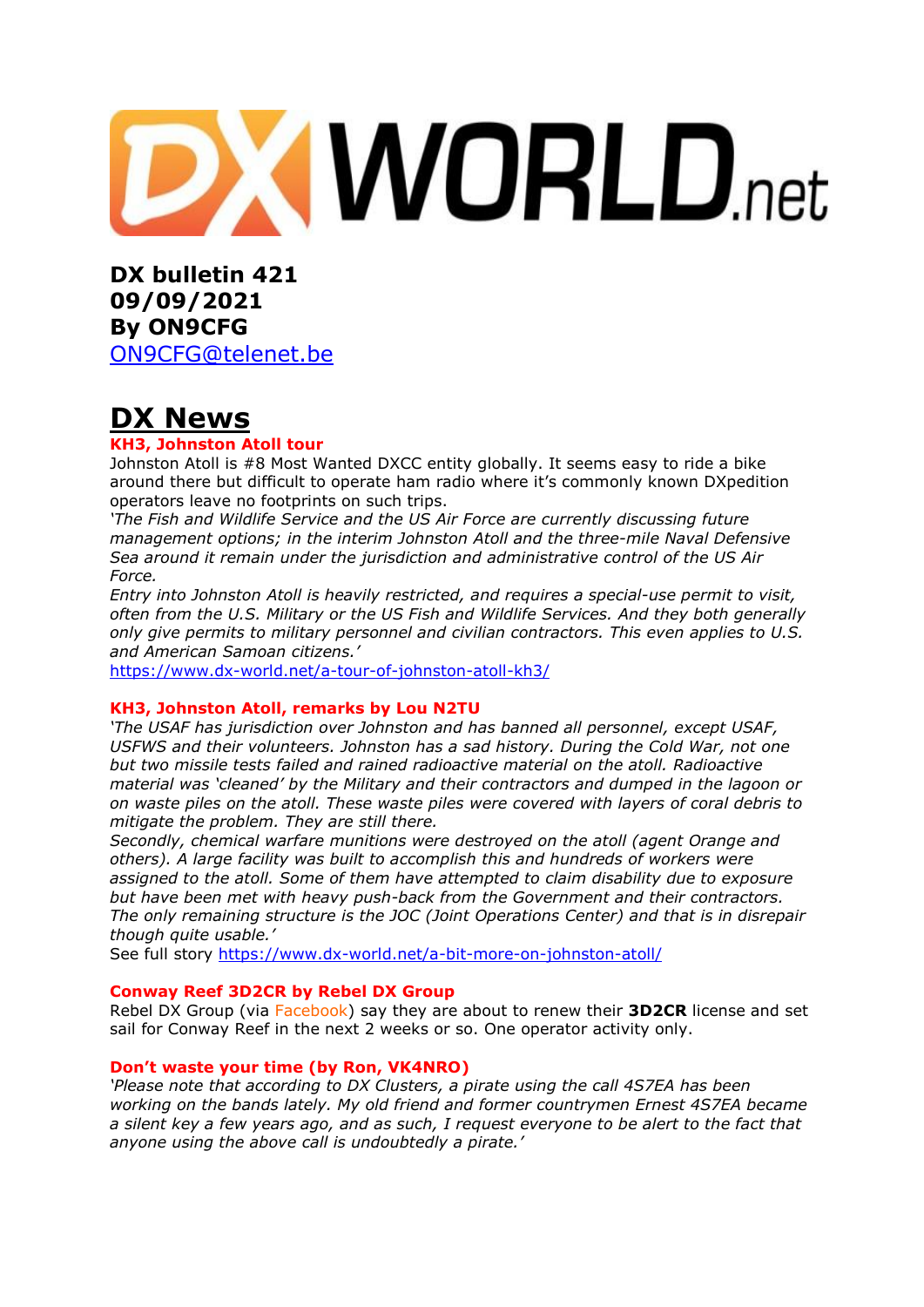## **Braveheart to continue Ham Radio DXpeditions (by Paul, N6PSE)**



*'We were happy to receive some news from our old friend Nigel Jolly. He has sold the Braveheart to a new owner who will make her available for amateur radio DXpeditions. Her new home port will be Ushuaia once she can be moved from NZ. We are delighted that she will continue to service the amateur radio world for years to come. She is a venerable ship and a great resource for amateur radio.'*

# **This week on air**

**This can change daily, please visit** <https://www.dx-world.net/> **for updates.**

**3X, GUINEA** Jean-Philippe F1TMY ex J28PJ will be operating as 3X2021 (may change) starting mid-September 2021 for up to 5 years. A side trip to AF-051 is possible. More to follow on his twitter<https://twitter.com/3X2021>

**5N, NIGERIA** Jean-Louis ZS6AAG is active as 5N7JLH, he works for Medecins Sans Frontiers based in Abuja. Activity until September 15. QSL via eQSL.

**5U, NIGER** Look again for Adrien 4FIHM as 5UAIHM between September 11 and October 22. Operation during his spare time on 40 and 20 meter using CW and SSB. QSL via F4IHM, direct or bureau.

**5V, TOGO** Look for Andy KB9IJI operating from Togo as 5VJA, activity lasts until June 2023. QRV using an FT-818ND, IC-735, MP-1 Super Antenna and homemade 40m dipole. **9X, RWANDA** Harald, DF2WO will once again be active as 9X2AW from Kigali between September 13 and September 28. Operation from 160 to 10 meter using CW, SSB and digi. <https://www.qrz.com/db/9x2aw>

**A3, TONGA** Masa, JA0RQV is in Nuku'alofa, Tongatapu Island OC-049 and QRV as A35JP until early November. QRV on 80-6m; CW, SSB and FT8. QSL via LoTW, Club Log. **HB0, LIECHTENSTEIN** Tina DL5YL and Fred DL5YM are active as HB0/calls until September 28. Operation from 160 to 6 meter with a focus on 20 and 30 meter. QSL via bureau.

**HK, COLOMBIA** Lothar, DK8LRF is once again active as HK3JCL until end May 2022. Operation daily around 20 UTC on 40 and 20 meter. QSL via bureau.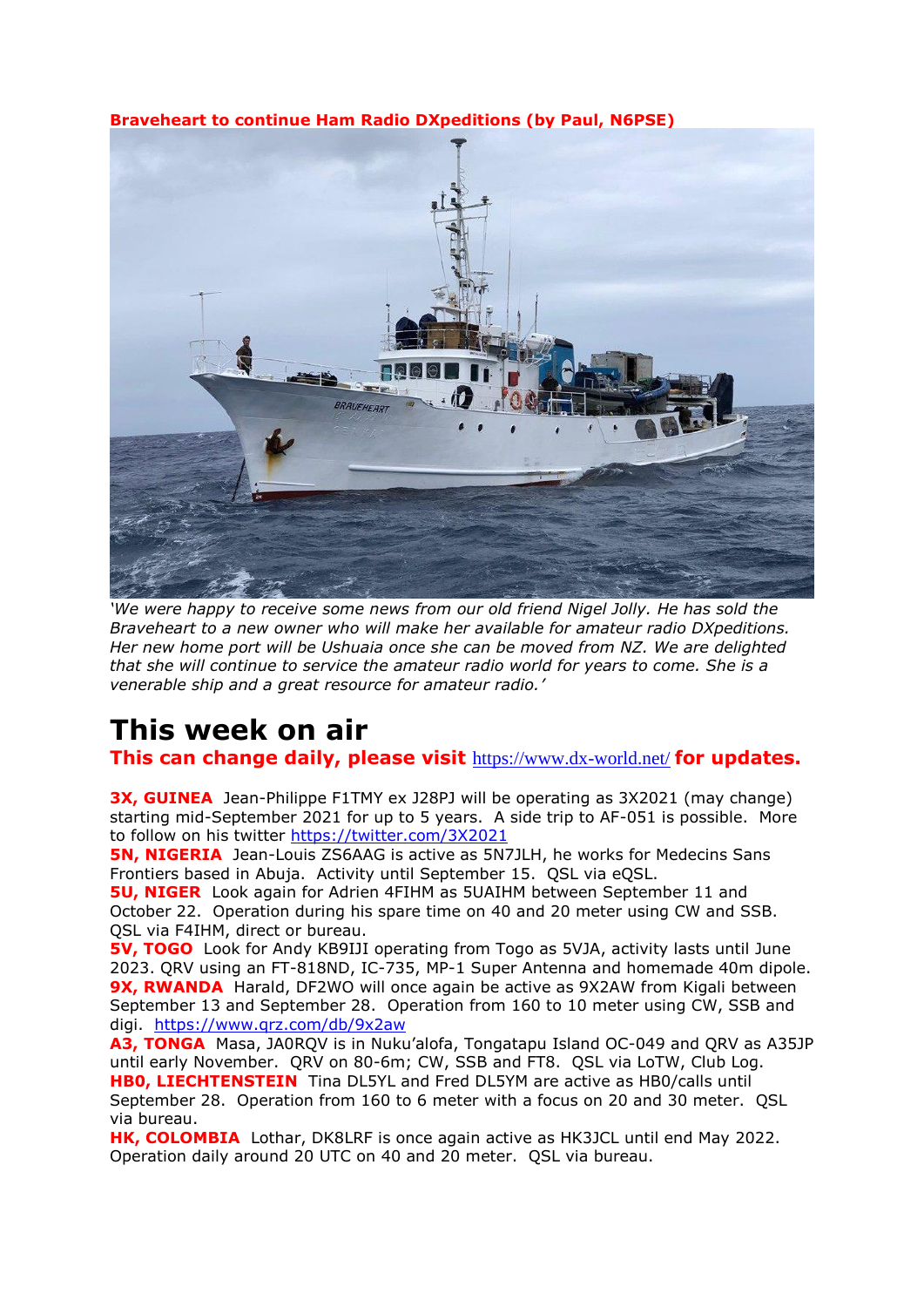**J6, ST LUCIA** Bill, K9HZ is QRV as J68HZ until November 8. Operation using FT8, CW and SSB. QSL via LoTW preferred or direct via home call.

**OA, PERU** Alex, DD5ZZ is active as OA7/call until September 17 from Cusco City at 3300 meter elevation. Operation on HF using SSB, FT4/8 and some CW. QSL via home call.

**SV5, DODECANESE ISL** Claudio, HB9UAU is operating as SV5/call from Karpathos Island until September 16. Activity in 'holiday-style' from 80 to 10 meter using SSB, RTTY and FT8. OSL via bureau, LoTW, direct.

**TK, CORSICA** Frans, DJ0TP is active as TK/DJ0TP from Corsica until September 14. QSL via LoTW, home call.

**V2, ANTIGUA** Brian N3OC and Bud AA3B are active as V26OC and V26K until September 20. Operation on HF and 6 meter. QSL via homecalls, LoTW, Club Log OQRS.

**VP5, TURKS & CAICOS** Mario, I2HBW is once again active as VP5MA (ex VP5VMA) until end October. QSL via Club Log.

**Z6, KOSOVO** Rene, DL2JRM will be operating as Z68XX between September 10-13. Operation on HF mainly using CW. QSL via home call.

**ZC4, S.B.A. CYPRUS** Phil, M7CBK is currently operating as ZC4CBK out of the Akrotiri Sovereign Base Area, Cyprus (Grid KM64LN), and plans to be QRV on a regular basis until October. QSL via EB7DX.

**ZD7, ST HELENA** Gerard, G3WIP is active until September 30 as ZD7GB. He works there as a doctor and will be active during his spare time.

# **Coming up soon**

**FP, ST PIERRE & MIQUELON** Eric, KV1J will once again be active as FP/call between September 21 and October 5. Operation from 160 to 10 meter using CW, SSB and digi. QSL via home call, LoTW. <http://www.kv1j.com/fp/July20.html>

**OY, FAROE ISL** Stian, LB5SH has announced that he will be QRV from Tórshavn, Faroe Islands between September 17-20. Mainly active on SSB and FT8. Bands are uncertain as this depends on which antennas he'll able to bring with and set up at his QTH.

# **DXCC timeline**

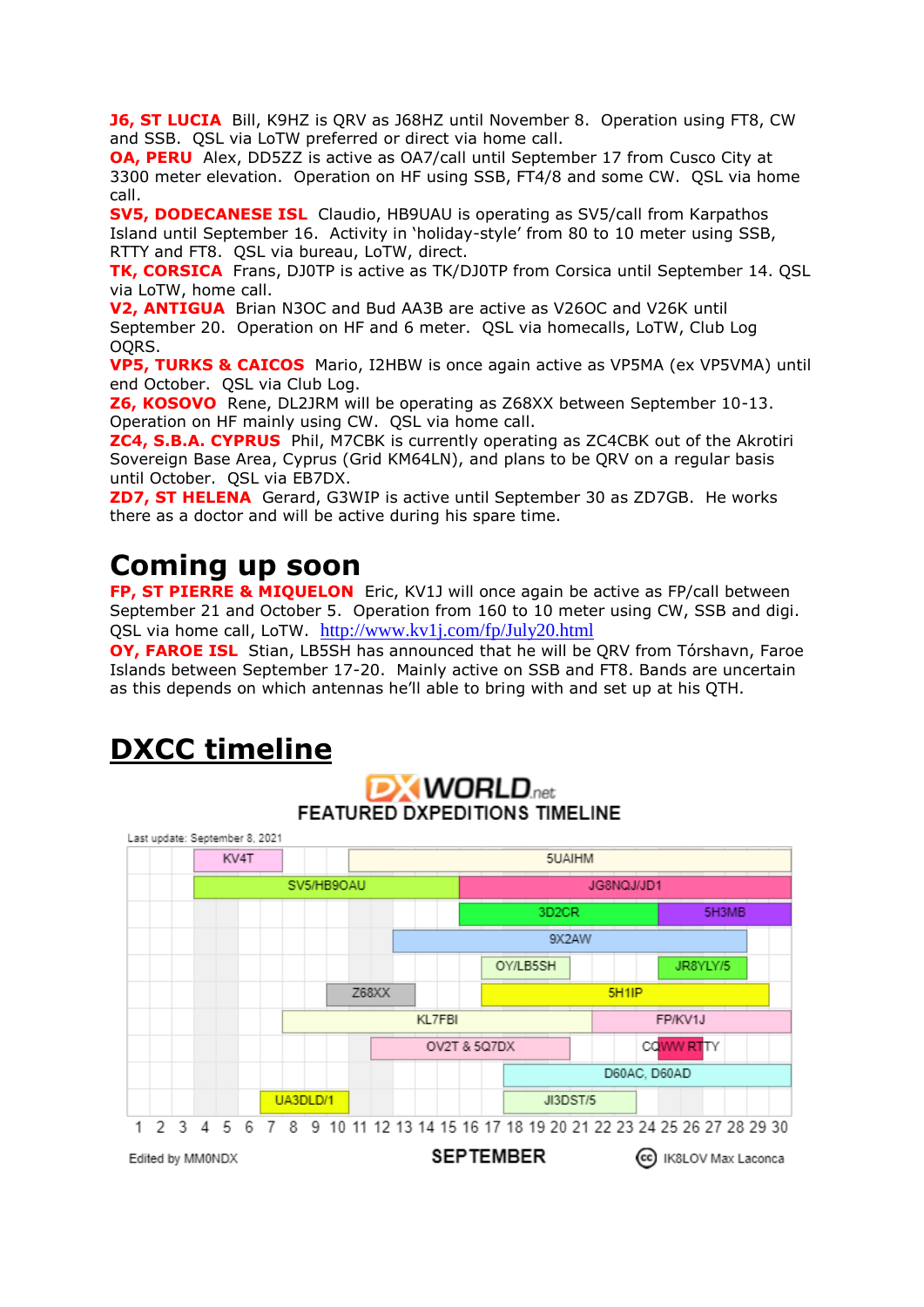# **IOTA This week on air**

## **ASIA**

**AS-018 Sakhalin Isl** Sergey, RA3NAN is active as RA3NAN/0 and R0/M0MSV. Operation on 20 meter using SSB. Length of stay unknown. QSL via home call or via RZ3EC.

## **EUROPE**

**EU-028 Elba Isl** Alessandro IU3EDK, Andrea IU1LCU and Alvaro IU1DUB will be operating in 'holiday-style' as IA5D. QRV from September 10 until September 17 on HF using SSB, CW and digital modes. QSL via IU3EDK.

**EU-031 Isola d'Ischia** Giuseppe, IK5WW is active as IC8I until September 13. Activity from 80 to 6 meter with an entry in the WAE DX SSB contest and the IARU Region 1 145 Mhz contest.

**EU-042 Hooge Japsand Isl** Markus, DJ4EL will be active as call/P on September 11- 13. QSL via Club Log OQRS, LoTW or home call.

**EU-066 Bolshoy Solovetsky** Alexander, UA3DLD will be active as call/1 on September 7-10. Activity from 40 to 10 meter using CW and SSB. QSL via home call.

**EU-070 Porquerolles Isl** Gianpolo, IK1TTD will be QRV in 'holiday-style' as F/call on September 10-12. Operation on 40 and 20 meter. QSL via home call, direct or bureau. **EU-083 Gallinara Isl** A team will be QRV as IP1X on September 11. Operation on 40 and 20 meter using CW and SSB. QSL via IU1JCZ, direct or bureau.

**EU-129 Usedom Isl** Klaus, DL8DZL is QRV as call/P from Trassenheide until September 21. QRV from 40 to 10 meter using CW and SSB. QSL via home call, direct or bureau. **EU-171 North Jutland** A team with PA0ABM, PA1SVM, PA7JWC and PD2R will be active as OV2T and 5Q7DX during September 12-20. Activity from 160 to 2 meter using CW, SSB and digi. QSL OV2T via PA0ABM and 5Q7DX via PA7JWC or LoTW.

## **NORTH AMERICA**

**NA-037 Shemya Isl** Fred (KB4DMQ), who recently operated from Shemya Island, informs us that he was called back there on an emergency fill following the passing of one of their technicians. As such, Fred will remain there for two full months. He intends to operate again as KL7FBI, this time on 20 and 40m SSB.

## **Coming up soon**

## **AFRICA**

**AF-032 Zanzibar** Gab, H3JB will be operating as 5H1IP from September 17 until September 29. QRV from 160 to 6 meter using CW, SSB and digi. An entry in the CQWW RTTY contest is included. QSL via home call, Club Log OQRS.

## **EUROPE**

**EU-011 Scilly Isles** Members of the South Dorset Radio will be active as GB0SCI from St Mary's on September 18-22. Activity on HF using CW, SSB, PSK and FT8. QSL via LoTW or direct to M0XDL.

**EU-042 Hallig Hooge Isl** A large team will be operating as DA0DFF from September 20 until September 26. Operation on HF and satellite QO-100. QSL via bureau. **EU-121 Bere Isl** Charlie, EI7JB will be operating as EJ8JB on September 16-19. Operation on HF using mainly CW and SSB with some RTTY and PSK. QSL via LoTW, Club Log OQRS or bureau.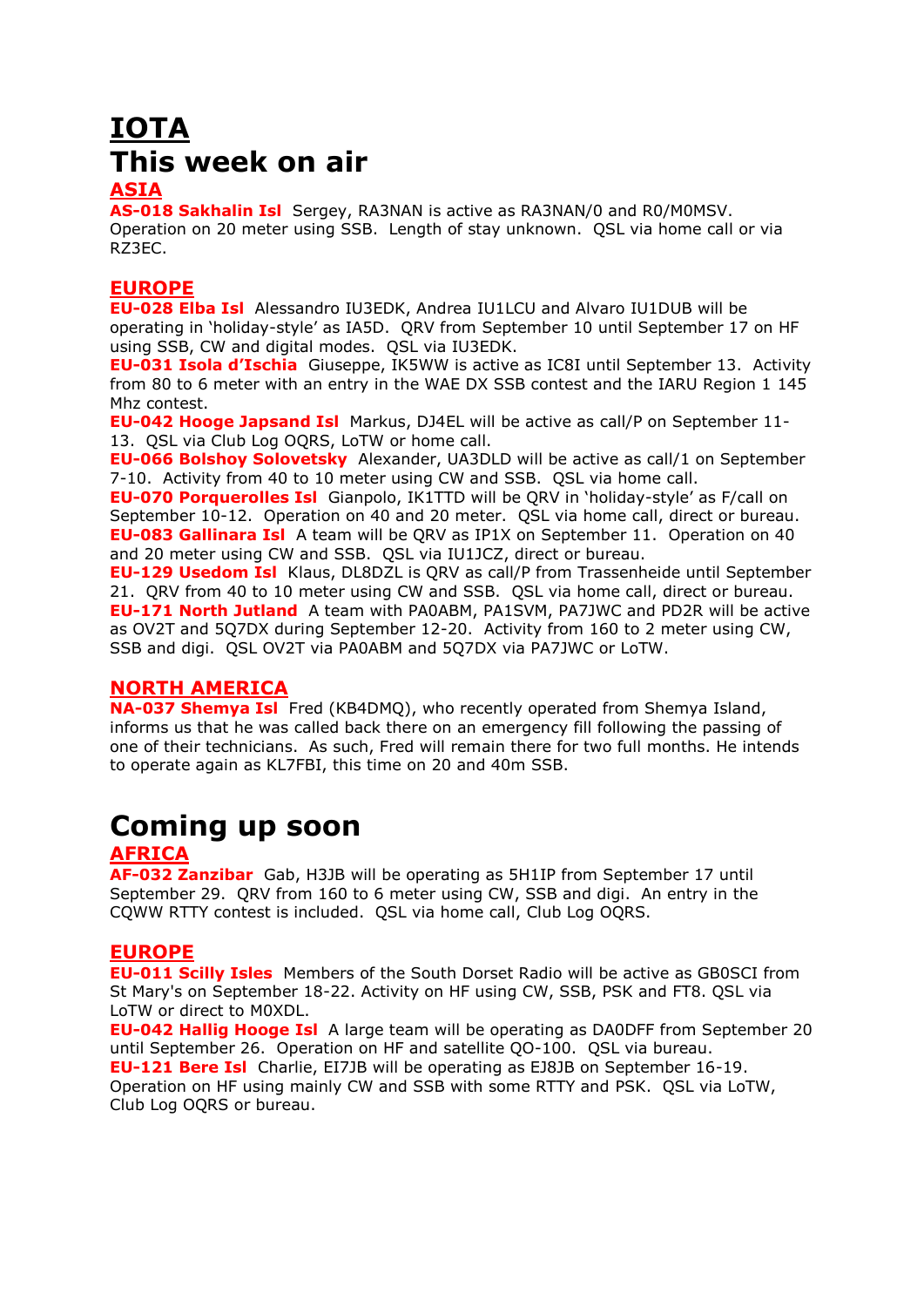## **SOUTH AMERICA**

**SA-046 Itamaraca Isl** A team with PS8PL, PS8RV, PU8ROT, PY7AN, PY7BC, PY7BR, PY7RL and PY7WM) will be QRV as ZW7I from Itamaraca Island and the Environmental Protection Area of Santa Cruz on September 17-19 (21 UTC to 21 UTC). Operation from 80 to 10 meter using CW, SSB and FT8. QSL via LoTW.

# **About…**

#### **DX of Yesteryear (TNX F6EPN)**

Below we have QSLs featuring **HZ1TA** and **HZ1UN** – Prince Talal of Saudi Arabia. He was very active in the past on "The Arabian Knight DX net" with [JY3ZH](https://twitter.com/DX_World/status/1430448564111564800/photo/1) (net control) and [King](https://www.dx-world.net/todays-qsl-of-the-day-2/) [Hussein](https://www.dx-world.net/todays-qsl-of-the-day-2/) of Jordan JY1.

**HZ1UN** 



The Late King **ABDUL AZIZ AL SAUD** Founder of Saudi Arabia



TALAL BIN ABDUL AZIZ AL SAUD United Nations Assistant Secretary General & Special Envoy for UNICEF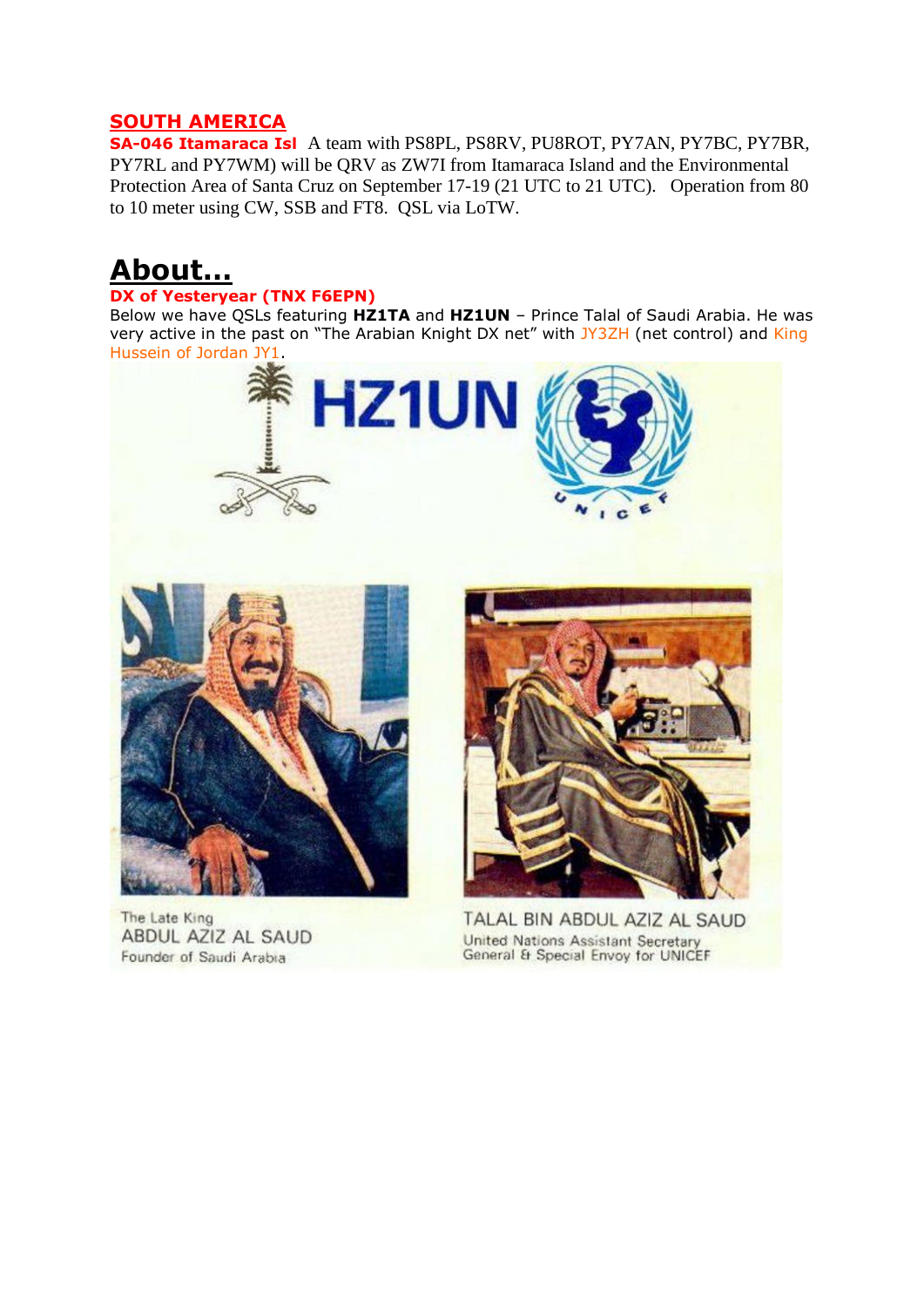

#### **Found in a box by Col MM0NDX**

I deliberately didn't tell Antoine about this little historical story as I knew he reads DX-World, so was even more delighted when he replied overnight with the following words and new pictures.

*'Wow! I am really sorry to have forgotten that we used to communicate back then! Surely I must have your letters as well somewhere in my files. I will try to find them .Thank you very much for posting that, I feel honoured!'*



Full story on<https://www.dx-world.net/found-in-a-box/>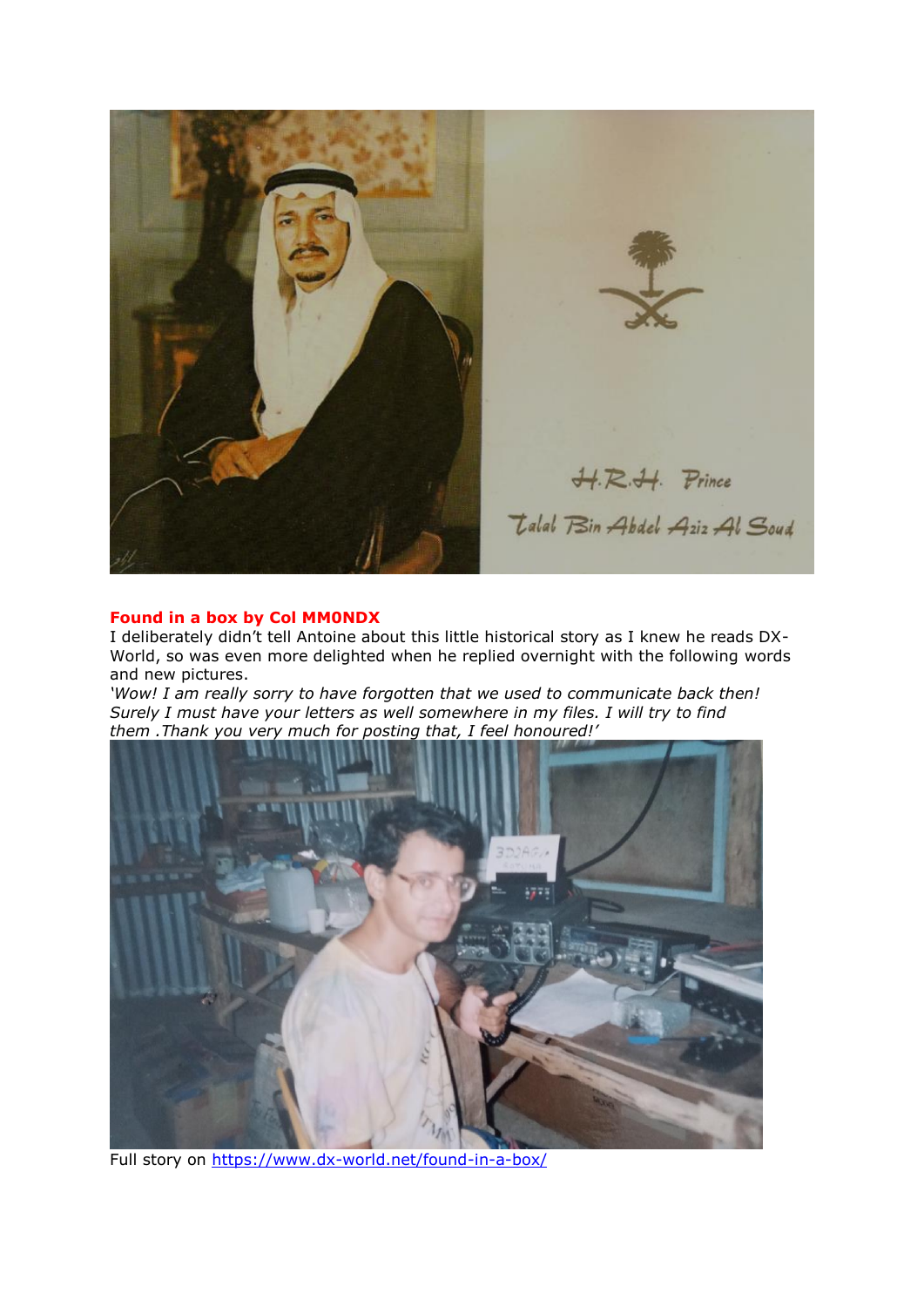# **ANNOUNCEMENTS**

# **Announced DX**

## *THE NEWCOMERS*

**5H, TANZANIA** Gabor, HA3JB will be operating as 5H1IP from Unguja between September 17-29. Operation from 160 to 6 meter using CW, SSB, RTTY and FT8. QSL via Club Log OQRS, or via home call direct.

**CT3, MADEIRA** Helmut DF7EE and Elmar PD3EM will be active as CT9/call and probably as CQ3W during the CQWW SSB contest. Theu have a 60 meter permit also. QRV from October 25 until November 2. [http://df7ee.de/lights-out-performance-cq-wpx-phone-](http://df7ee.de/lights-out-performance-cq-wpx-phone-2021/)[2021/](http://df7ee.de/lights-out-performance-cq-wpx-phone-2021/)

**D6, COMOROS** With licenses in hand, Janusz SP9FIH & Leszek SP6CIK plan activity from Moroni as D60AC and D60AD FROM September 18 until October 2. QRV on 80, 40, 20, 17, 15, 12 and 10 meter using CW, SSB, RTTY and FT8. <https://d6.dxpeditions.org/> **FJ, ST BARTS** Dario, KP4DO will be active as FJ/call between November 19-24. Activity from 40 to 10 meter. QSL via home call, Dario provides a special card.

## *THE REMINDERS*

**3B8, MAURITIUS** Team 3B8M will be active during the CQWW CW Contest (Nov 27-28) and also a few days before and after the contest. https://www.grz.com/db/3b8m **3DA0, ESWATINI** The Russian DXpedition Team plans the next trip as 3DA0RU between October 22 and November 7. Operation with 4 stations on all bands using CW, SSB and FT8 F/H. The team will try to activate 6 meter also. QSL via R7AL, Club Log and LoTW. <https://dxpedition.wixsite.com/3da0ru>

**5H, TANZANIA** Mauro, IK2GZU will once again be operating as 5H3MB from September 25 until November 20. He works at the Ikelu hospital as a volunteer. During his spare time he will be on HF using CW, SSB, RTTY and FT8. QSL via home call, Club Log OQRS, LoTW.

**5H, TANZANIA** Roman, RA/3W3RR (ex-909RR) has announced plans to be active from Zanzibar island, AF-032. Currently no set dates as to when 5H1RR activity may happen due to COVID-19. More info to follow in due course..

**5T, MAURITANIA** Tom, DL7BO has plans to be active as 5T700 soon and staving there for a long period. More info to follow. QSL via DJ6TF.

**8Q, MALDIVES** Nobby, G0VJG will be active as 8Q7CQ from the Reethi Faru resort between September 28 and October 13. Activity from 80 to 10 meter using SSB and digi. QSL via M0OXO.

**9X, RWANDA** The Holy Land DX Group will be QRV as 9X4X between November 24 and December 1. Operation with 3 stations from 160 to 10 meter using CW, SSB, RTTY and FT8. An entry in the CQ WW DX CW contest. QSL via 4Z5FI.

**A3, TONGA** Stan LZ1GC and Ivan LZ1PM will be operating as A35GC sometime in 2022. Activity from 160 to 10 meter using CW, SSB, RTTY and FT8. Logs uploaded during the DXpedition to Club Log. QSL via LZ1GC OQRS, direct or bureau.

**C5, THE GAMBIA** Luc F5RAV informs that the C5C license has been renewed and Gerard F5NVF together with Jean François 6W7RV, M0NPT and F5RAV (Oct 28 – Nov 5) will be operating as C5C from October 24 until November 19. QRV from 40 to 10 meter using CW, SSB, Digi & Sat. QSL via F5RAV.

**CE0Y, EASTER ISLAND** The Polish DXpedition Team with Jan SP3CYY, Jurek SP3GEM, Wlodek SP6EQZ, Janusz SP6IXF, Roman SP9FOW and Piotr SP9RCL will be active sometime during 2021 as XR0YSP. Plans are to be QRV with 3 stations from 160 to 10 meter using CW, SSB and FT8.

**CY0, SABLE ISL** Permission for a DXpedition has been authorized with the team: WA2DAN, N2IEN, K5DHY, K5YY, K4UEE, WW2DX, AA4NC, N8AA, N2TU. The CY0C Sable Island DXpedition team will be active sometime 2021-2022 depending Covid. <http://cy0dxpedition.net/index.html>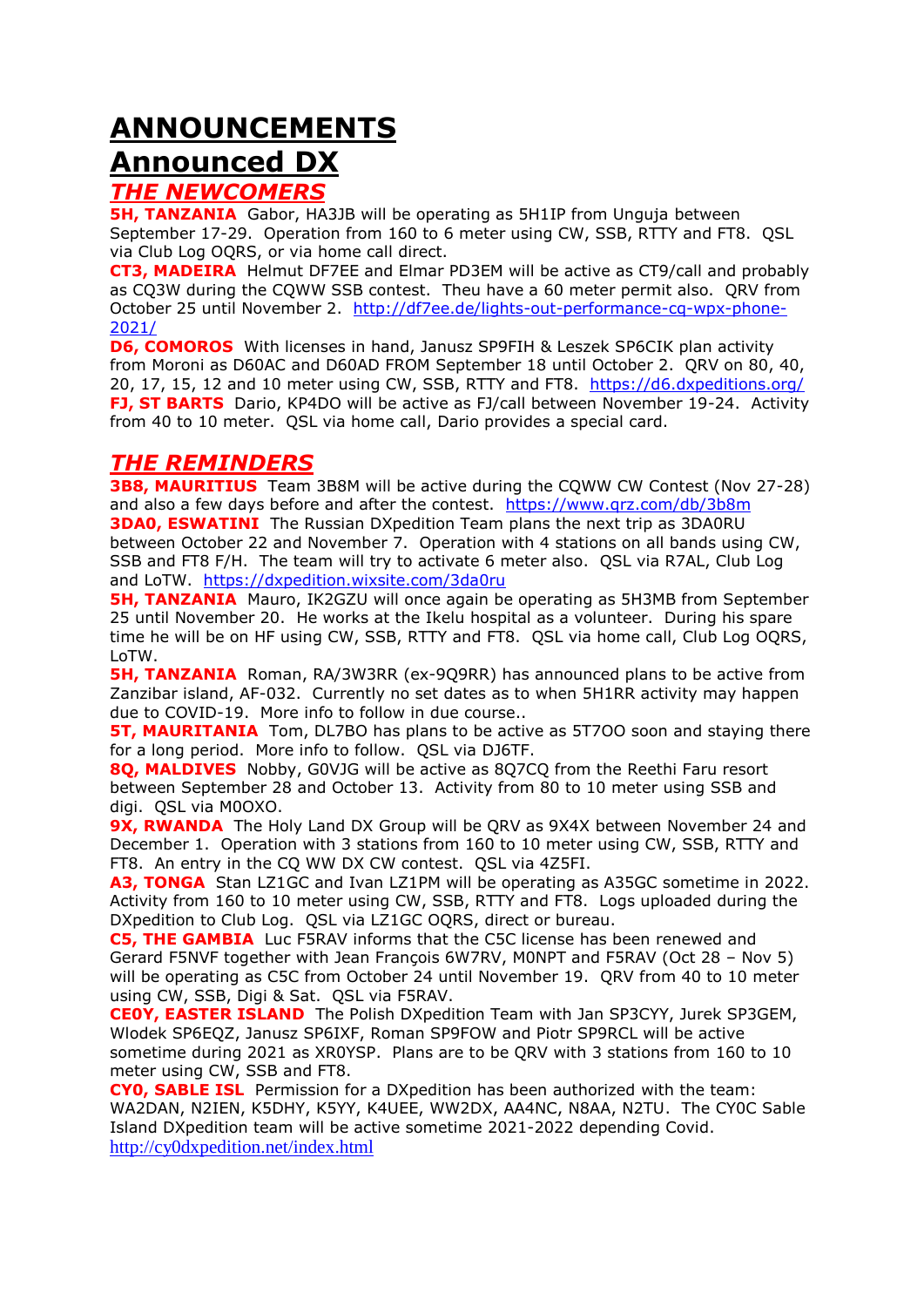**E5, SOUTH COOKS** Pete, ZL4TE holds the South Cooks callsign E51RMP and mentions he will be active from there in October. He plans some HF QRP and VHF Digimodes. QSL via home call.

**E6, NIUE** Stan LZ1GC and Ivan LZ1PM will be operating as E6AM during October-November 2022. Activity from 160 to 10 meter using CW, SSB, RTTY and FT8. Logs uploaded during the DXpedition to Club Log. QSL via LZ1GC OQRS, direct or bureau. **FM, MARTINIQUE** Miguel, EA1BP will be active as FM/call and as TO7O during the CQWW SSB contest. Operation from October 27 until November 5. QSL via home call and LoTW.

**FO, AUSTRAL and MARQUESAS** Everything is planned for this 6 meter EME DXpedition. Operation as FO/W7GK October 15-24 and as TX7MB October 27-November 7. For full details see

[http://www.bigskyspaces.com/w7gj/Austral%20Islands%202020.htm?fbclid=IwAR3ebgrt](http://www.bigskyspaces.com/w7gj/Austral%20Islands%202020.htm?fbclid=IwAR3ebgrtjJ-B6ceyVQ__gUUb7bLHwPutFxBIUZ7_RqN1YRS9P2VWKW3rlxw) [jJ-B6ceyVQ\\_\\_gUUb7bLHwPutFxBIUZ7\\_RqN1YRS9P2VWKW3rlxw](http://www.bigskyspaces.com/w7gj/Austral%20Islands%202020.htm?fbclid=IwAR3ebgrtjJ-B6ceyVQ__gUUb7bLHwPutFxBIUZ7_RqN1YRS9P2VWKW3rlxw)

[http://www.bigskyspaces.com/w7gj/Marquesas%202020.htm?fbclid=IwAR34MQqB3jGc8](http://www.bigskyspaces.com/w7gj/Marquesas%202020.htm?fbclid=IwAR34MQqB3jGc8bl-R3wMn5V_bteWy4oi_yXAgK9NOKUNGugMJJGy89loukg) [bl-R3wMn5V\\_bteWy4oi\\_yXAgK9NOKUNGugMJJGy89loukg](http://www.bigskyspaces.com/w7gj/Marquesas%202020.htm?fbclid=IwAR34MQqB3jGc8bl-R3wMn5V_bteWy4oi_yXAgK9NOKUNGugMJJGy89loukg)

**FP, ST PIERRE & MIQUELON** Chris, VO1CH updates DX-World that due to Covid-19, the TO5T DXpedition to St Pierre & Miquelon has been postponed until August 2022 or 2023. Activity from 160 to 6 meter using CW, SSB and FT8. <http://www.to5t.com/>

**FS, ST MARTIN** John, W5JON will be operating as FS/call between October 19 and October 23. Operation from 40 to 6 meter using SSB and FT8. QSL via LoTW or direct. **FS, ST MARTIN** A team with K9NU, W9MK, VE2BWL, FS4WBS and K9EL will once again be operating as TO9W from December 1 until December 10. Operation on HF with focus on 160, 80 and 40 meter with emphasis on Asia on these bands using CW, SSB and FT4/8. QSL via Club Log and LoTW, logsearch on Club Log.

**FW, WALLIS & FUTUNA** Tom, KH0/KC0W informs: due to Covid this trip will be postponed. As soon the situation changes Tom will let us know when he departs Saipan. **HC8, GALAPAGOS ISL** Team HD8M (WB2REM, VO1IDX, KH6M and KE2D) will be operating from Santa Cruz between March 2 and March 11, 2022. <http://www.hd8m.com/>

**HC8, GALAPAGOS ISL** A DXfriends DXpedition will take place to San Cristobal. OSL via EA5RM. More to follow.

**J8, GRENADINES** Brian, GW4DVB will be operating as J88PI from Palm Island during February 24 and March 8, 2022. Activity from 40 to 6 meter using mainly SSB and FT8. QSL via home call.

**JD1, OGASAWARA** Koji, JE3GRQ has not yet concrete plans but will be operating as JD1BQI sometime in 2021. This will be a 6 meter EME operation. More to follow. **JW, SVALBARD** Max, ON5UR and team will be active as JW5E between April 18 and April 29, 2022. More to follow soon. QSL via M0URX.

**JW, SVALBARD** LA6VM, LA7XK and LA9DL will be active between October 6-11. Operation as JW6VM, JW7XK and JW9DL. Also active as JW5X during SAC SSB contest. QSL via homecalls. JW5X via LA5X.

**JW, SVALBARD** Tom, OH6VDA will be active as JW6VDA from the Clubstation in Longyearbyen. Activity in 'holiday-style' from October 12 until November 1. QSL via QRZ.com.

**KH4, MIDWAY ISL** Ron, KH6DV announces a trip to Midway for about 2 weeks (if the COVID 19 is under control). Midway Atoll is #14 on the Clublog most wanted list and has not been active for some time. The aircraft used for the logistics flights has been downsized and visitors are no longer allowed to fly to the island. More to follow.

**KH8, SWAINS ISL** Due to the Covid-19 pandemic it is still impossible to travel to Swains Island. Alex Jennings (owner of island) and the team will start planning again as soon as we are allowed to travel to American Samoa without restrictions (such as 14 days in quarantine). Spring 2022 is next target date.

**P2, PAPUA NEW GUINEA** A DXpedition will take place in honor of the 175<sup>th</sup> anniversary of the Nikolay Miklouho Maclay. More to follow. QSL via RM0L.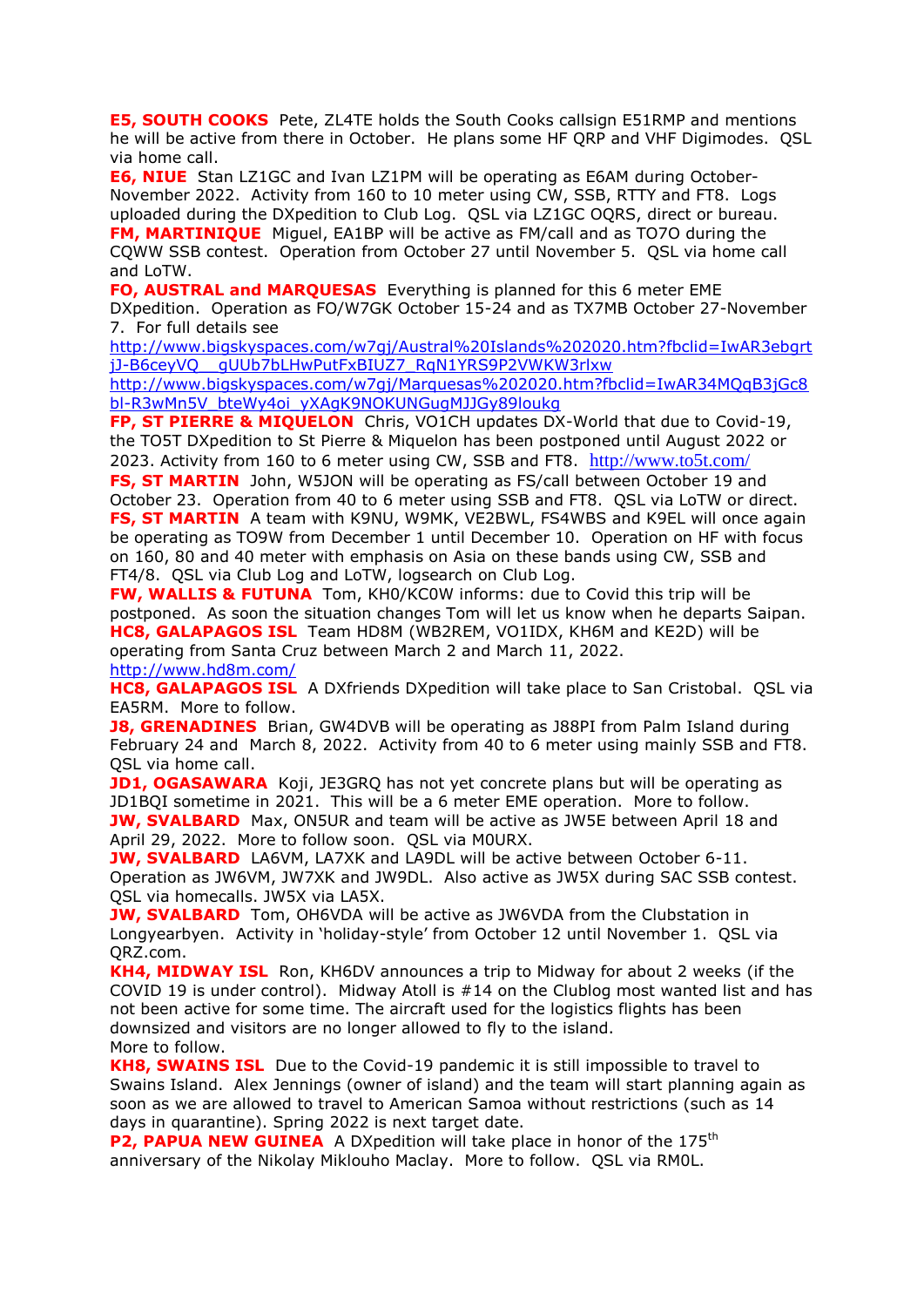**P4, ARUBA** John, W2GD will once again be operating as P40W during October 18-25. An entry in the CQ WW SSB contest (Oct 30-31) is included. Operation on all bands when time permits. QSL via LoTW and N2MM.

**PJ5, SINT EUSTATIUS** John, W5JON will be active as PJ5/call between October 24 and November 1. Operation from 40 to 6 meter using SSB and FT8. QSL direct or LoTW. **PJ7, SINT MAARTEN** John, W5JON will be active as PJ7/call during October 18-23. Operation from 6 to 40 meter using SSB and FT8. QSL via direct or LoTW.

**PYOF, FERNANDO DE NORONHA** We have no firm dates on this activity, but Rodrigo PY2KC mentions he will try to be active from Fernando da Nornoha sometime in 2022 as PY0FFF. Activity depends on Covid situation.

**PY0F, FERNANDO DE NORONHA** Fabio PY2RMZ and Marcio PU4MDO with maybe 2 others will be sometime during 2021. Operation on 80, 40, 20, 15 and 10 meter. QSL via EA7FTR.

**PZ, SURINAME** Markus, DJ4EL informs DX-World that, outside his PZ5G activity from SA-092, he will be active from Houttuyn, Suriname as PZ5GE during October 9-23. QRV on 40-10m SSB. QSL via LoTW, H/c.

**S9, SAO TOME** A large team with OK1BOA, OK1CRM, OK1FCJ, OK1GK, OK2ZA, OK2ZC, OK2ZI and OK6DJ will be active as S9OK between October 2 and October 16. Activity from 160 to 6 meter using CW, SSB and digi. QSL via OK6DJ, OQRS and LoTW. **TG, GUATEMALA** Dwight, VE7BV will be active as TG9BBV from Sacatepéquez during

November. Operation on HF. QSL via home call, LoTW.

**TL, CENTRAL AFRICAN REPUBLIC** The Italian DX Team will be operating as TL8AA (CW, SSB and RTTY) and as TL8ZZ (FT8) sometimes spring 2022. Activity with 7 operators and 4 stations from 160 to 6 meter. More to follow.

**V4, ST KITTS** John, W5JON will once again be active as V47JA from Calypso Bay between October 4 and October 18. Operation from 160 to 6 meter using SSB and FT8. QSL via LoTW or via home call direct.

**VK9N, NORFOLK ISL** Nick, VK2DX informs DX-World he will be moving to Norfolk island later this year, and with a bit of luck, should be QRV as VK9DX from Christmastime onward. *"80m is my favourite band so expect plenty of action there, all modes. Five acres hilltop property 400ft above ocean, with a number of 40m Norfolk pine trees. Unfortunately, both NSW and Norfolk Island are in heavy lockdown but we are optimistic that travel will resume in a month or two".*

**VP9, BERMUDA** During both the CQWW SSB and CQWW CW contests, Jeff N6GQ will be active as VP9I (SOAB LP). QSL via WW3S.

**VQ9, DIEGO GARCIA** Dates are not confirmed, nor length of activity, but Bob DU7ET could again be active from Diego Garcia as VQ9ET later this year. Update to follow… **XT, BURKINA FASO** Max, DK1MAX will once again be active as XT2MAX sometime 2022. QSL via EA5GL. Activation depending COVID.

**YN, NICARAGUA** Robert, DL7VOA will be QRV from Guacalito de la Isla as YN5AO. Dates are still in planning phase due to COVID. Operation in 'holiday-style' with a focus on the low bands. QSL via Club Log OQRS. <https://www.qrz.com/db/YN5AO>

**Z6, KOSOVO** A Belgian team will be active sometime in 2021 from Kosovo. QRV from 160 to 6 meter using CW, SSB and digi. QSL via Club Log, OQRS.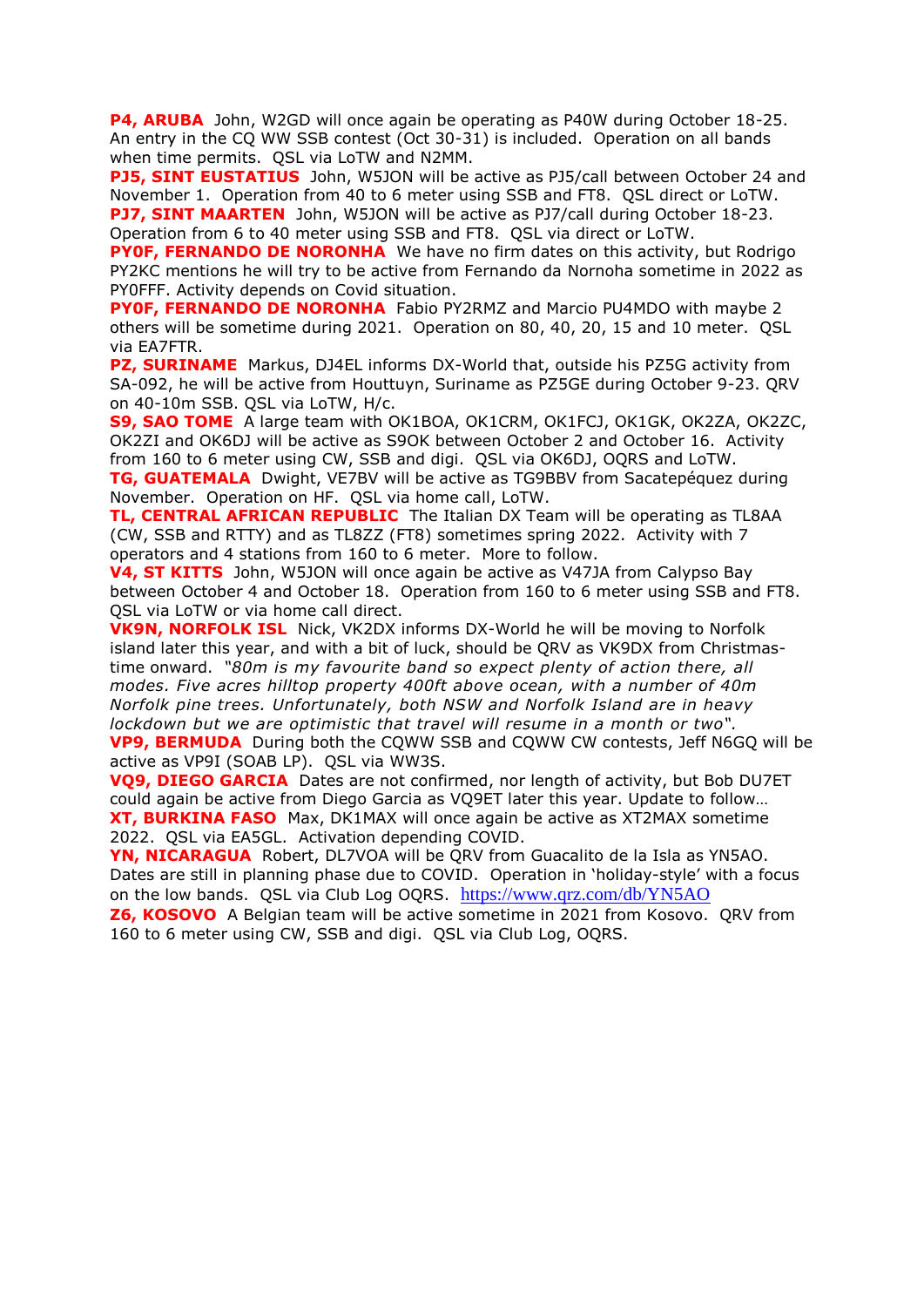# **Announced IOTA**

## *THE NEWCOMERS*

## **SOUTH AMERICA**

**SA-041 Lencois Isl** Ren, PY8WW will be operating as PX8L at the end of this month until October 3. Operation on HF. QSL via home call.

## *THE REMINDERS*

## **AFRICA**

**AF-020 Bubaque Isl** The Italian DXpedition Team plan activity from Bubaque Island, AF-020 as J5T and J5HKT during October 9-22, 2021. Four stations QRV on 160-10m; CW/SSB/RTTY/FT8. QSL via I2YSB.

[http://www.i2ysb.com/idt/index.php?option=com\\_content&view=featured&Itemid=101](http://www.i2ysb.com/idt/index.php?option=com_content&view=featured&Itemid=101) **AF-045 Gore Isl** A team with 6W1KI, 6W1PZ, 6W1QL, 6W7JX and others will be operating as 6V1A when the situation is possible. Activity on various bands with 2 stations using CW and SSB. QSL via LoTW.

## **ASIA**

**AS-140 Manpura Isl** Manju, S2IAM and Fazlay S2IRC will be active as S2IDX between December 16 and December 22. *"Manpura island is some 300km away from the capital and is situated in the south coastal belt of Bangladesh. There is some limited settlement there, and no electricity. We have selected the remote southern tips of the island for our camp. Though the lack of electricity is a challenge for us but at the same time that is a blessing – less interference."* <https://s21dx.org/>

**AS-200 Shodo Isl** Take JI3DST and Masa JR8YLY will once again be active as call/5 between September 25 and September 28. Operation from 40 meter to 70cm using CW, SSB and digi. See QRZ.com for more details.

## **EUROPE**

**EU-124 Holy Isl** Paul, G4PVM will be operating in 'holiday-style' between September 26 and October 1. Operation from 40 to 10 meter using CW and SSB. QSL via LoTW and Club Log.

## **NORTH AMERICA**

**NA-037 Shemya Isl** Fred, KB4DMQ announces he will soon be active as KL7FBI from Shemya Island, NA-037. Dates not given. QRV on HF bands. QSL via AA0NN. Full info below from QRZ.com

**NA-048 Bimini Isl** A team consisting AC6ZM, N4RRR, K4KSW, KK4PHD, KN4CV, KN4KJC, N4QBS, NN2T & WA8Y plan activity from the Bimini Islands, NA-048 as C6AHA during October 2021. Up to 5 stations in use. Antennas: Hy-Gain TH3-MK4, Cushcraft MA5B, Delta-loops for 40 & 80m, Buddipoles and verticals. Modes: FT8, SSB & CW. Grid square: FL05.

## **OCEANIA**

**OC-012 Yap Isl** Tom, KC0W has plans to be active from Yap Island as V63COW. Exact dates will be announced as soon as travel restrictions to Micronesia are lifted. QRV on HF using only CW. QSL via home call, no LoTW.

**OC-037 New Zealand Sub Antarctic Islands (Campbell Island)** The Perseverance DX Group (PDXG) has some unfinished business. Several members participated on the 2012 ZL9 activation that was cut short by weather. After their successful VP8PJ South Orkney Islands 2020 DXpedition, PDXG is pleased to announce their intention to activate the New Zealand Sub-Antarctic Islands (ZL9), Campbell Island. Club Log #24 most wanted, in the 2021-2022 time-frame.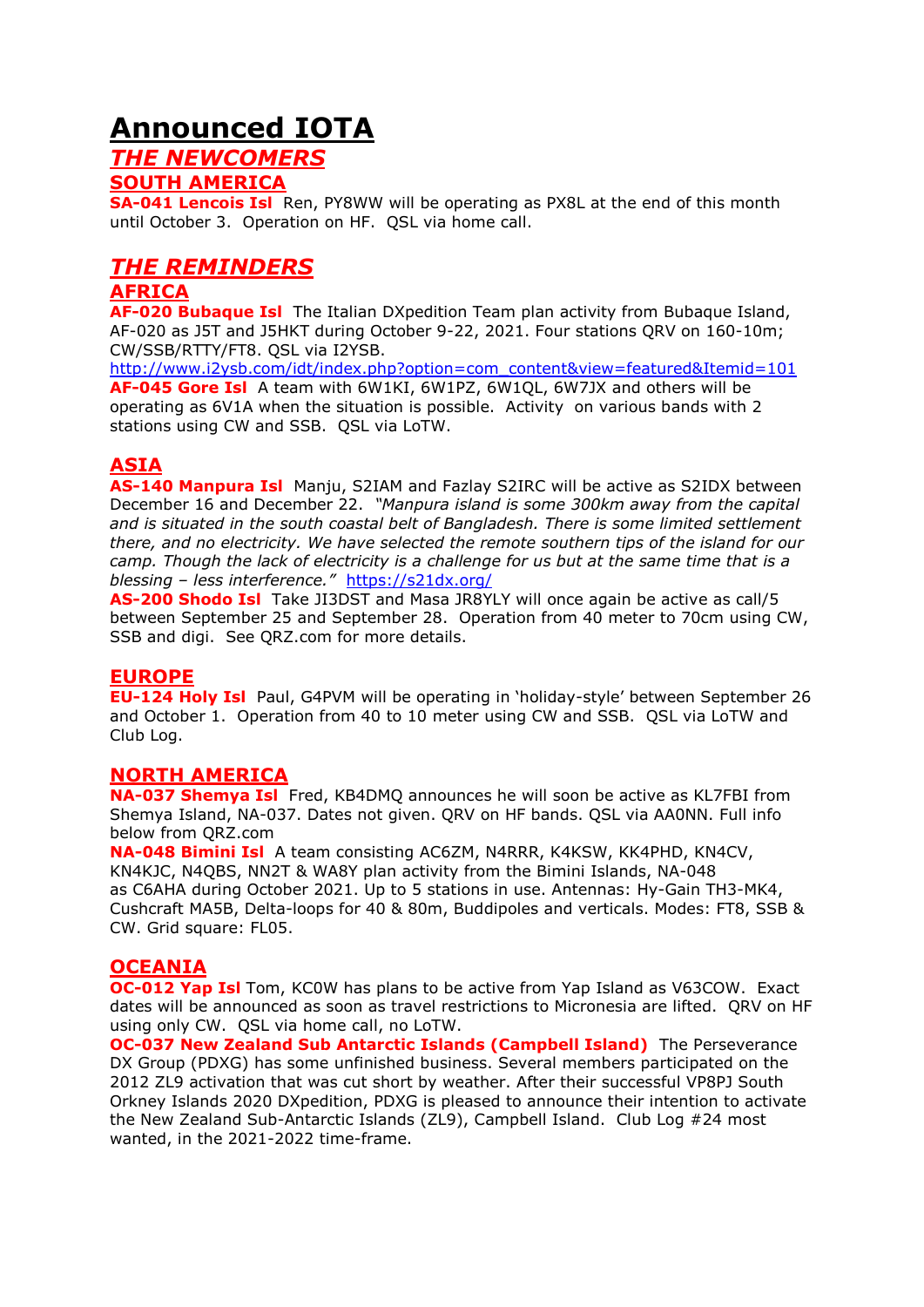The plan includes 160-10m operation, CW/SSB/RTTY/FT8, with emphasis on 160, 80, 60, 40 and propagation dependent, 12 and 10 meters. However, the Covid-19 lockdown has caused significant delays and uncertainty.

## **SOUTH AMERICA**

**SA-092 Papegaaien Isl** Markus, DJ4EL informs DX-World that he has new dates for his IOTA DXpedition to Papegaaien Island as PZ5G. He hopes to be QRV from this rare IOTA during October 15-18. Activity on 80-10m using CW and SSB. -PZ5G grid GJ15kv (10-80 meter CW and SSB) -PZ5GE grid GJ25kr (10-40 meter using SSB only) More on QRZ.com

# **Antarctica base stations**

**Casey station** Paul, VK2PAD is currently stationed at Casey [Station,](https://www.antarctica.gov.au/antarctic-operations/webcams/casey/) Antarctica where he works as an instrument electrician and trades supervisor. He mentions he runs an IC-7300 and/or IC-705 with a 300W linear amplifier. Antennas are 3 x 10m telescoping fiberglass poles. Operation until November.

**King Se-Jong Base** As part of the next scientific team, look for Lee, DS4NMJ to again be active from the King Se-Jong Korean Antarctic Base on King George Island, South Shetlands as DT8A in 2021. QRV on FT8, CW & SSB, 100w. QSL via DS5TOS. Dates to be confirmed.

**Syowa Station** Takumi, JG3PLH is the operator who will be stationed at Showa Research Base, Queen Maud Land, AN-015 lasting through to January 2022. QRV as 8J1RL on HF , CW, Digital Modes. QSL via the bureau to 8J1RL, or direct to JG2MLI.

# **Special calls**

## *THE NEWCOMERS*

**EA, SPAIN** Members of URE Torrent (EB5URT) will be active as **EG5DIC** from September 10 to 17. The special callsign's suffix stands for Dia Internacional del Chocolate, the International Chocolate Day (13 September). QSL via the bureau. (TNX 425DX)

**EI, IRELAND** DX [Féile](https://eidxg.com/dx-feile-21/) takes place during September 24-26, 2021. Attendees will be operating as EJ1D from Inis Mor, EU-006 throughout the event on HF bands, CW & SSB. **EJ1D** – Aran Islands EU-006 – This callsign belongs to the EIDXG and is aired throughout their annual DX Convention…..DX Féile. 'Féile' is a word taken from the Irish language (Gaelic) and translates into English as 'Festival' so, basically, we hold a DX Festival each year, usually end of September or early October.

**F, FRANCE** Special callsign TM100AA is active until September 15 to celebrate the  $100<sup>th</sup>$  anniversary of the first officially assigned amateur radio callsign in France: 8AA, issued on 3 September 1921 to Andre Riss (1894-1982). He became EF8AA (Europe France 8AA) in 1927, then F8AA in 1932, and was active as such for the next fifty years. QSL via F2VX. (TNX 425DX)

**HZ, SAUDI ARABIA HZ91ND**, **7Z91ND** and **8Z91ND** are the special callsigns for the Saudi Amateur Radio Society (HZ1SAR) to celebrate Saudi National Day on 3-25 September. The logs will be uploaded to Club Log. See qrz.com for more information. Based on the number of lunar years, Saudi National Day commemorates the renaming of the Kingdom of Nejd and Hejaz to the Kingdom of Saudi Arabia by a royal decree from King Abdul Aziz Ibn Saud (23 September 1932). (TNX 425DX)

**I, ITALY** Commemorating the 700<sup>th</sup> anniversary of the death of Dante Alighieri (14 September 1321), special event station **II6DA** will be active on 10-19 September. QSL via eQSL. A number of certificates will be available. (TNX 425DX)

**SV, GREECE SX021IEEE** is the special callsign that will be aired on 1-15 September to promote the 26th Institute of Electrical and Electronics Engineers' (IEEE) Symposium on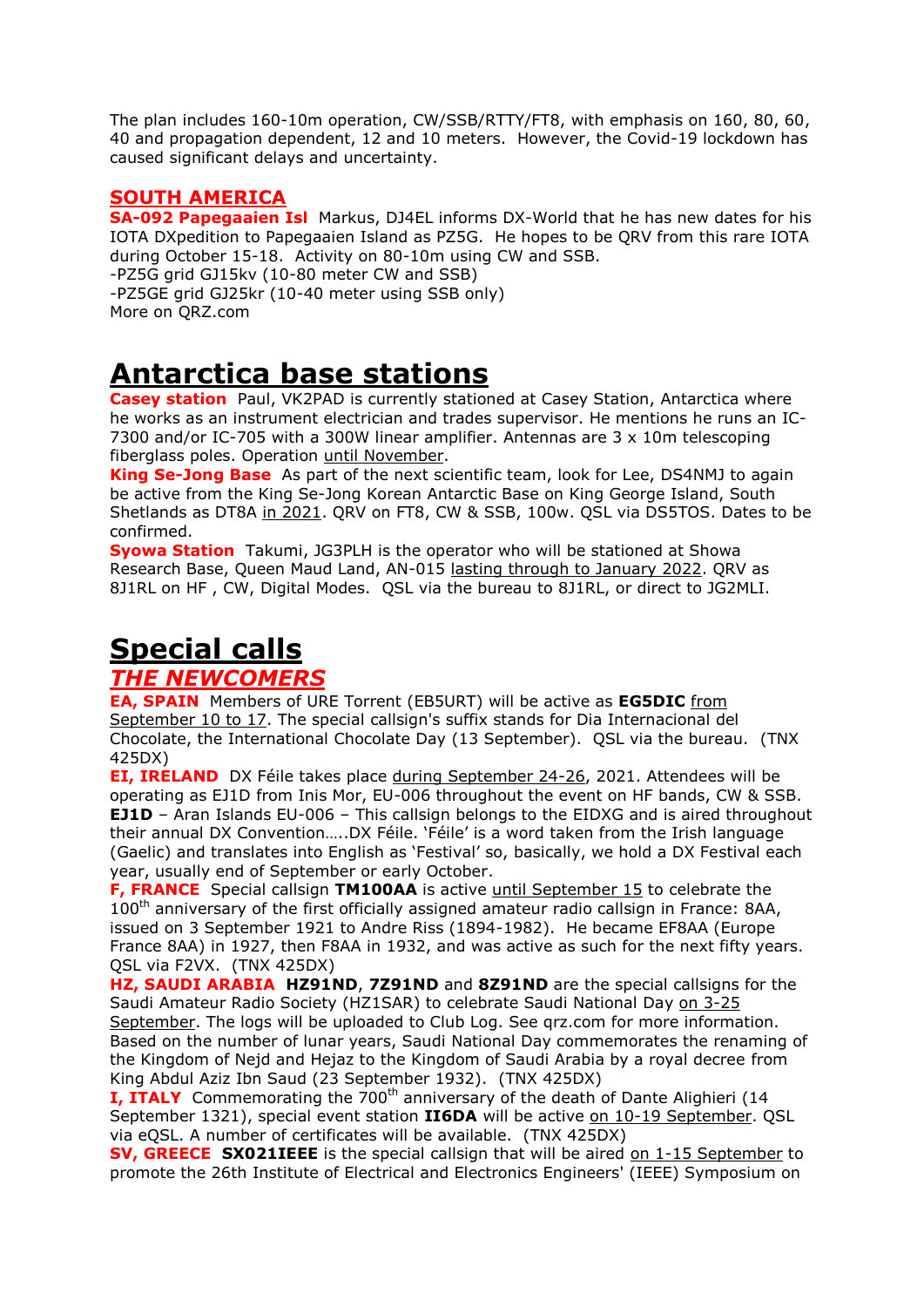Computers and Communications to be held in Athens on 5-8 September. Attendees include Miroslav Skoric (YT7MPB) and Manos G. Darkadakis (SV1IW), who will conduct a tuto- rial on "Hardware and Software Options for Experimenting with APRS Networks". QSL via LoTW, or via the bureau to SV1IW. (TNX 425DX)

**W, USA** Organized by the Citrus Belt ARC, the 22<sup>nd</sup> annual Route 66 On The Air special event celebrates the historic US Highway 66. Twenty-two amateur radio stations using 1x1 callsigns (**W6A-W6V**) will operate from cities along the "Mother Road" on 11-19 September. See http://w6jbt.org/ for information about the event and QSL routes. (TNX 425DX)

**XE, MEXICO** Celebrating the 200<sup>th</sup> anniversary since Mexico consummated the independence from Spain (27 September 1821), special callsign **6I1M** will be active on 10-27 September. Look for activity on 80, 40, 20, 15 and 10 metres SSB, CW, FT8 and FT4. QSL direct to XE1SPM. (TNX 425DX)

## *THE REMINDERS*

### **25th GDXF Anniversary Award until end December**

Free PDF award in A4-size for self-printing in three classes: Basic – Classic – Trophy. Each class contains a design with four different images of successful DXpeditions.

- Basic: 100 points
- Classic: 500 points
- Trophy: 1,000 points

Each QSO on 160 to 6m (including 60m) in each main operating mode CW, Phone or Digital with a GDXF member counts as 10. At least one QSO with DL25GDXF or DF0GDX is mandatory!

**4K, AZERBAIJAN** Special callsigns **4J880M**, **4J880N**, **4J880NZ**, **4J880NZM**, **4K880NZ** and **4K880NZM** celebrate the 880<sup>th</sup> anniversary of the birth of Nizami Ganjavi (1141-1209), born in nowadays Azerbaijan and generally considered the greatest romantic epic poet in Persian literature. QRV until end 2021. (TNX 425DX) **9A, CROATIA** Look for **9A10FF** for the Croatian Flora Fauna ARC to use during 2021 to celebrate its  $10^{th}$  anniversary. QSL via LoTW or via 9A2MF direct or bureau. (TNX 425DX)

**9A, CROATIA** The Radio Klub Grada Zaboka (9A0Z) has been active as **9A2CHRIS** since early April to honour the memory of Kresimir "Chris" Kovarik, 9A5K (8 May 1974 - 27 February 2019). Activity will continue until the end of the year. QSL via LoTW and eQSL; a special QSL card will be downloadable on http://www.9a0z.com/. Past President of the Croatian Amateur Radio Association (HRS) and Vice Chairman of the IARU Region 1 HF Committee, Chris was the author of DXlog.net and a competitor in WRTC 2006, 2014 and 2018. In 2019 he was inducted into the CQ Contest Hall of Fame. (TNX 425DX)

**9A, CROATIA 9A64AA** is the special callsign that Tom, 9A2AA is using until the end of the year to mark his 64<sup>th</sup> year in amateur radio. QSL via home call.

9Y, TRINIDAD & TOBAGO Look for 9Y59IND to celebrate the 59<sup>th</sup> Independence Day. Operation from Port Spain between August 22 and September 12. Operation on HF. QSL via LoTW.

**A6, U.A.E** The Emirates Amateur Radio Society (EARS) will host special event station **A60EXPO** on 1 September-1 October to promote Expo 2020, the World Exposition that will take place in Dubai from 1 October to 31 March 2022.

<https://www.expo2020dubai.com/en>(TNX 425DX)

**BV, TAIWAN** Kenichi/JP1RIW/BM2JCC operates as **BX30ARL** on 40-6m until the end of 2021 to mark the 30th anniversary of the Chinese Taipei Amateur Radio League. QSL via BM2JCC. (TNX DXNL)

**CT, PORTUGAL** Valdemar, CT7AQD will be active as **CQ750RSI** throughout 2021 to commemorate the 750th anniversary of the birth of Elizabeth of Aragon (1271-1336), queen consort of Portugal and patron saint of the city of Coimbra. QSL via home call. (TNX 425DX)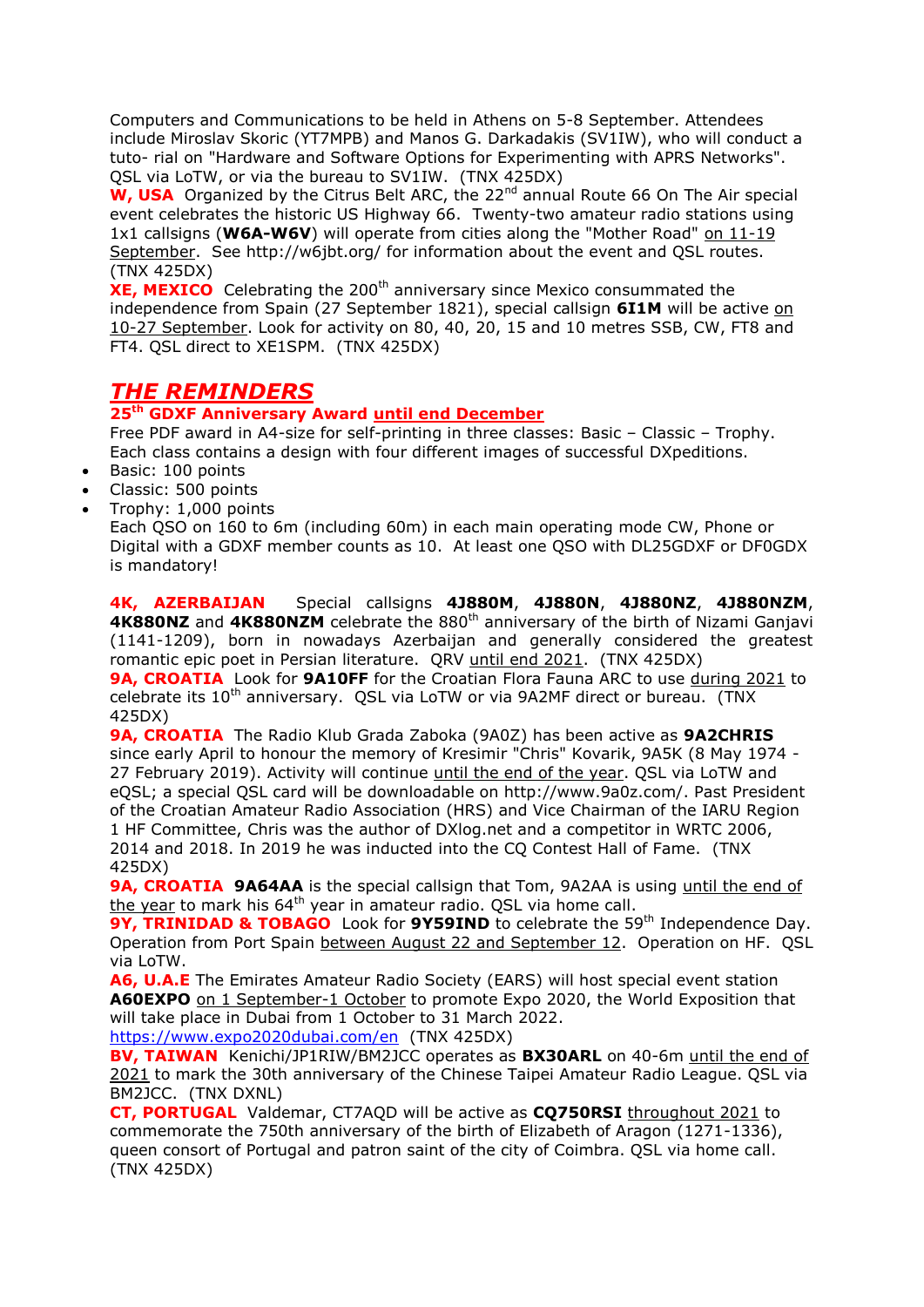**CX, URUGUAY CW60ATS** marks the 60<sup>th</sup> anniversary of the Antarctic Treaty System until end 2021. QSL via LoTW, eQSL, Club Log. (TNX DXNL)

**DL, GERMANY** Special callsign **DK80ZUSE** is active until end October to memorialize the 80th anniversary of the Z3 machine, the world's first working programmable, fully automatic computer built by German pioneering computer scientist Konrad Zuse (1910- 1995). QSL via the bureau or direct to DL5DSM; the log will be uploaded to LoTW, Club Log and eQSL.

**DL, GERMANY** Special callsign **DP70HSC** will be in use throughout 2021 to celebrate the 70<sup>th</sup> anniversary of the Radio Telegraphy High Speed Club

(http://www.highspeedclub.org/). QSL via bureau and LoTW. (TNX 425DX)

**DL, GERMANY** Special callsign **DG60TRIPS** will be active on 1-30 September, in remembrance of Wolfgang von Trips, the German Formula One racing driver who lost his life - and killed several spectators - on 10 September 1961 in a terrible accident during the Italian Grand Prix in Monza. QSL via the bureau, or direct to DJ6SI. (TNX 425DX) **DL, GERMANY** DARC Team SES (Special Event Station) is active as **DP90JMT** until end November to celebrate the 90th anniversary of the Junker Morse Taste. Patented in 1931 and produced until 2014, this iconic straight key is widely considered to be one of the best per- forming telegraph keys ever made. QSL via the bureau, or direct to DL2VFR. (TNX 425DX)

**DL, GERMANY** Look for **DR165TESLA** by members of DARC OV Mainz during 2021. This to celebrate the  $165<sup>th</sup>$  birthday of Nikola Tesla. QRV on all bans using all modes. QSL via DK8ZZ, Club Log OQRS, LoTW. Your card is not needed.

**DL, GERMANY** The Radio High Speed Telegraphy Club (HSC) celebrates its 70<sup>th</sup> anniversary with the callsign **DK0HSC** (special DOK HSC70) during 2021. A good opportunity to work this and the club's other stations, DL0HSC and DF0HSC, will be during the upcoming HSC Contest. QSL via bureau. <http://www.highspeedclub.org/> (TNX DXNL)

**DL, GERMANY** Uwe, DO2PZ will be active as **DB100AVUS** throughout 2021 to celebrate The 100th anniversary of the AVUS (Automobil-Verkehrs- und Uebungsstrasse, "Automobile traffic and training road"). Located in the south-west of Berlin and opened in 1921, it is the oldest controlled-access motorway in Europe. Until 1998, it was also used as a motor racing circuit. QSL via DO2PZ, direct or bureau. (TNX 425DX)

**DL, GERMANY DR60ANT** (special DOK 60ANT, WAP-314) and **DQ60ANT** (special 60ANT, WAP-316) draws attention to the Antarctic Treaty System, which came into force 60 years ago. QRV until the end of 2021. QSL via bureau, DR60ANT also direct via DL2VFR. (TNX DXNL)

**DL, GERMANY DP44WCA** (special DOK 44WCA) will be used for WWFF and WCA activations until April 17, 2022. All QSOs will be confirmed automatically with a card. (TNX DXNL)

**DL, GERMANY** Special callsign DR50AGCW will be active throughout 2021 to celebrate the 50th anniversary of the Arbeitsgemeinschaft CW DL (Activity Group CW DL. QSL via bureau. (TNX 425DX)

**DL, GERMANY** Special callsign **DK30FFO** is active until end 2021 to celebrate the 30th anniversary of DARC's Ortsverband Frankfurt. All QSOs will be confirmed automatically via the bureau and eventually LoTW.

**DL, GERMANY** Special callsign **DL65ESSEN** is active until end 2021 to celebrate the 65<sup>th</sup> anniversary of DARC's Ortsverband Essen. QSL via the bureau and LoTW. (TNX 425DX)

**DL, GERMANY** The special event station **DA30BRR** (special DOK 30BRR) marks the 30th anniversary of the UNESCO Biosphere Reserve Rhoen until end September. All QSOs will be confirmed automagically with a bureau card and via LoTW. (TNX DXNL) **DL, GERMANY** The special event station **DP90JMT** (special DOK 90JMT) celebrates the granting of a patent for the Junker straight key in 1931. QRV until November 30. An award for CW contacts with that station is available as well. QSL via bureau, DL2VFR (d), ClubLog, eQSL. (TNX DXNL)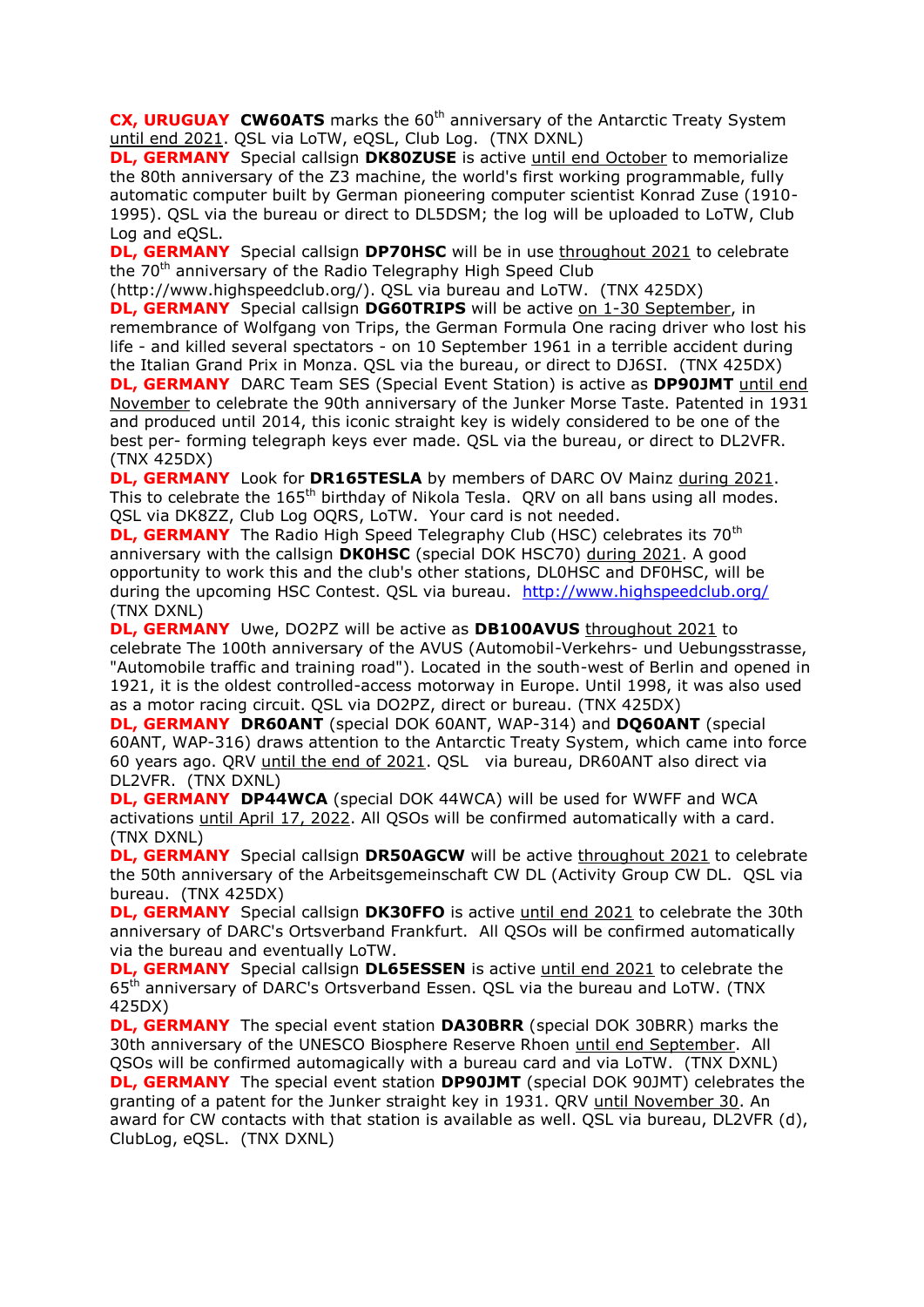**DL, GERMANY DL70GREIF** (special DOK 70DQFD) celebrates the 70 year old training sailing ship Greif until the end of 2021. An award is also available. QSL via bureau, eQSL, DCL. (TNX DXNL)

**EA, SPAIN** Special event callsigns **EG1SDC-EG9SDC** and **EH1SDC-EH9SDC** will be activated on 1-12 September to commemorate Day of Asturias and the principality's patron saint, popularly known as the Santina de Covadonga. This is the 37th edition of the 'SDC' special event. QSL for all callsigns via EA1AUM (direct or bureau), LoTW and eQSL. (TNX 425DX)

**EA, SPAIN** During September, Pascual/EA5WO commemorates the beginning of the second World war with the callsign **AN5WAR**. QRV on HF on various modes. QSL via EA5WO. (TNX DXNL)

**F, FRANCE** Special callsign TM42CDXC will be active on 3-17 September for the 42nd Convention of the Clipperton DX Club (https://cdxc.org/) to be held at Yenne (Savoie) on 17-19 September. QSL via F5CWU. (TNX 425DX)

**F, FRANCE** The second mission of ESA astronaut Thomas Pesquet (KG5FYG and FX0ISS) on the International Space Station began on 23 April, and members of Radio Club F4KLR are QRV as **TM0ISS** on all bands and modes. The activity runs at various times until October to match the duration of the mission. (TNX 425DX)

**F, FRANCE TM50MSO** continues to honour the memory of Sainte Odile until December 13. For operating dates see qrz.com. QSL via F1LFL (d/B). (TNX DXNL)

**G, ENGLAND** The Hull & District Amateur Radio Society (HADARS, G3AMW, G8GBY & M0KUH) celebrates its 100<sup>th</sup> anniversary with the callsign **GB1OOH** during 2021 on 160m-70cm. Operators are Bernard/G0SWO, Bryn/M0GPN, Chris/G1WSA, John/M0JBA, Steve/M0OYR, Tony/G0WJK, and Trevor/G7IWE. QSL via GB1OOH (d/B) and eQSL. (TNX DXNL)

**G, ENGLAND** The British Railways Amateur Society (BRARS) celebrates its 55<sup>th</sup> anniversary as **GB0LMR** throughout the year. The group plans to get on the air also during events like Railways on the Air. QRV mainly during daytime hours on 40-10m (SSB, PSK31/63). QSL via bureau or 2E1HQY (d). (TNX DXNL)

**G, ENGLAND** Special callsign **GB75ISWL** will be active "on most bands and modes" throughout 2021 to celebrate the 75th anniversary of the International Short Wave League. QSL via bureau. <https://www.iswl.org.uk/>(TNX 425DX)

**HA, HUNGARY** Special callsign **HG52IEC** will be active between 15 August and 30 September for the 52nd International Eucharistic Congress that will take place in Budapest. QSL via eQSL only. (TNX 425DX)

**HA, HUNGARY HA60ANT** (WAP-320) joins the Antarctic Treaty celebrations until the end of 2021 on HF. (TNX DXNL)

**HB, SWITZERLAND** Look for HB60ANT until end 2021. This to mark the 60<sup>th</sup> anniversary of the Antarctic Treaty. QSL via Club Log OQRS. See more on QRZ.com. **HI, DOMINICAN REP HI95RCD** celebrates the 95<sup>th</sup> anniversary of the Dominican Radio Club until the end of 2021 on 160m-70cm on CW, SSB, FM, and FT8. QSL via RW6HS (d), LoTW, eQSL. (TNX DXNL)

**HL, SOUTH KOREA** Special event station **D90EXPO** is active until October 17 to promote the 2021 World Military Culture Expo that will take place in the city of Gyeryong on 1-17 October. QSL via LoTW or via DS3BBC; the logs will be uploaded to Club Log. (TNX 425DX)

**HP, PANAMA 3F200AT** and **3F200NG** celebrate Panama's Bicentennial anniversary of Independence until November 30. QSL via LoTW, eQSL, Club Log OQRS. (TNX DXNL) **HP, PANAMA** Celebrating the bicentennial of the independence of Panama from Spain, special event callsign **HP200I** is active until end November. Look for activity on 80, 40, 20, 17, 15 and 10 metres SSB and digital modes. QSL via HP1DAV. (TNX 425DX)

#### **HS, THAILAND OZ, DENMARK**

The friendly relations between Denmark and Thailand date back to 1621, when the fist Danish ship arrived to Siam (Thailand) and was granted permission to trade. Celebrating the 400<sup>th</sup> anniversary of the first contact between the two countries, special callsigns **HS400OZ** (QSL via E21EIC) and **OZ400HS** (QSL via Club Log's OQRS) will be active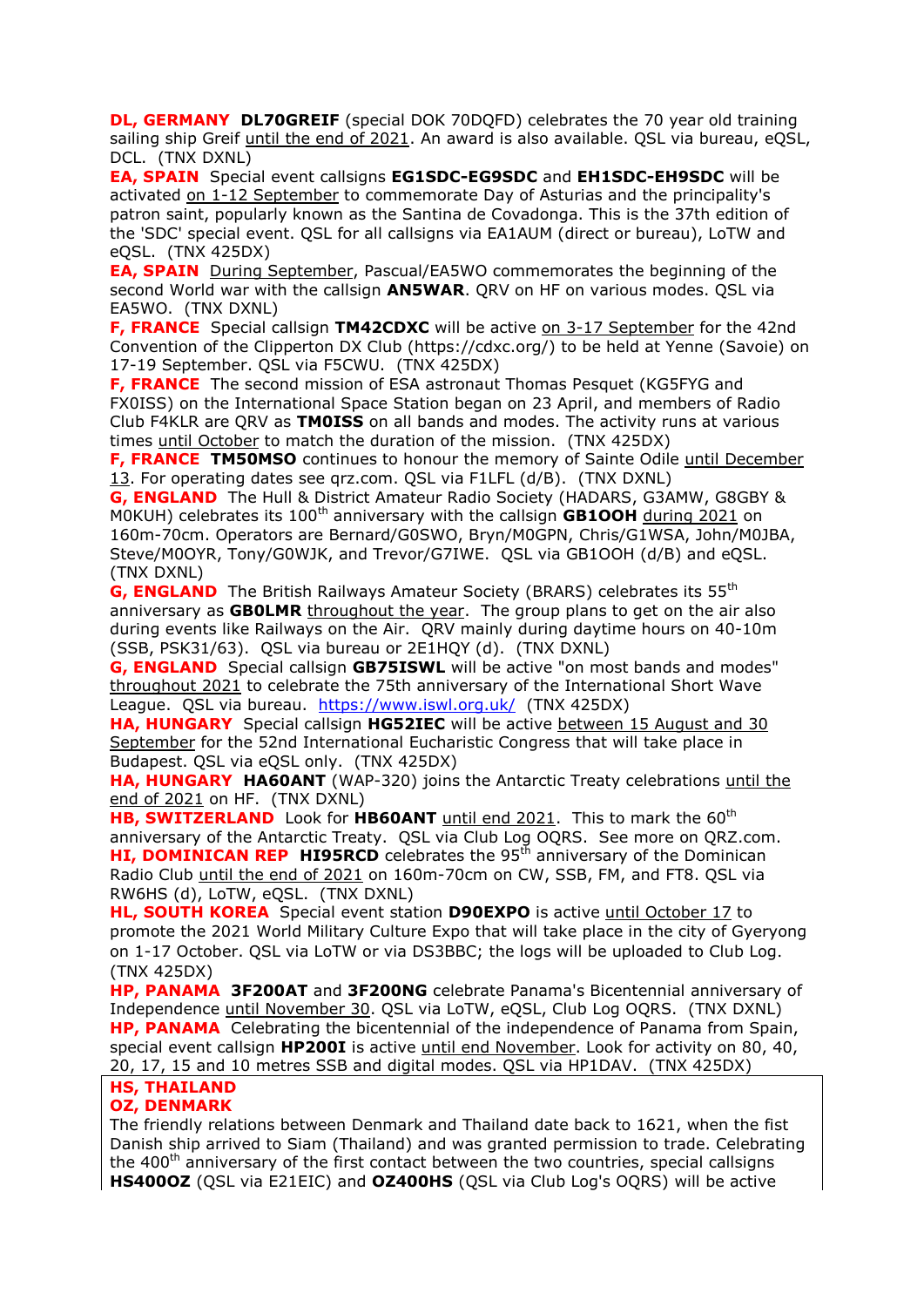from 1 September to 31 October. All logs for both calls igns will be uploaded to LoTW and eQSL. Certificates and "special prizes" will be available (TNX 425DX)

**HS, THAILAND** The special event station **HS18IARU** operates around the 18<sup>th</sup> IARU Region 3 conference, which will be held from Sept. 20 to 23 in a virtual environment. QRV from July 22 to Sept. 30. QSL via E21EIC, LoTW; all QSOs will be confirmed automatically via the bureau. (TNX DXNL)

**I. ITALY** Celebrating the 1600<sup>th</sup> anniversary of the founding of Venice, traditionally set on 25 March 421, and the 75th anniversary of ARI Venezia (http://www.arivenezia.it/), **II3VE** and **IQ3VE** are active on various bands and modes until end November. QSLs via the bureau. (TNX 425DX)

**I, ITALY** The ARI Fidenza Club (IQ4FE) issues an award "Elettra: The Miracle Ship" in 2021, drawing attention to Marconi's yacht Elettra and its significance in his radio experiments. During September, **II4SML** commemorates experiments conducted in Santa Margherita Ligure in 1932. QSL via IQ4FE. (TNX DXNL)

**I, ITALY II1DCC** ("Drake & Collins Collectors") is the special callsign for a "vintage activity" to be conducted until end 2021. Marco, IK1RAE and other operators will use exclusively Drake and Collins pieces of equipment, and will be QRV on the HF bands (30, 17 and 12 metres excluded) SSB, CW and maybe AM. QSL via the bureau to IK1RAE. (TNX 425DX)

**I, ITALY** The ARI Fidenza Club (IQ4FE) issues an award "Elettra: The Miracle Ship" in 2021, drawing attention to Marconi's yacht Elettra and its significance in his radio experiments. During August, **II4MWS** commemorates initial experiments with equipment in the microwave range in 1931. QSL via IQ4FE. (TNX DXNL)

**I, ITALY** Members of ARI Belluno are active as **IB3CAI** until end September. QSL via IU3EDK. The special callsign memorializes the 130th anniversary of the local section of the glorious Club Alpino Italiano (the Italian Alpine Club, founded in 1863), as well as the 70<sup>th</sup> anniversary of the alpine hut "VII Alpini at Pis Pilon", operated by CAI Belluno since 1951. (TNX 425DX)

**I, ITALY** Members of AMSAT Italia commemorate Gagarin's flight into space until the end of the year with the callsign **II0SAT** on HF and via satellite. (TNX DXNL)

**I, ITALY** The ARI Fidenza Club (IQ4FE) issues an award "Elettra: The Miracle Ship" in 2021, drawing attention to Marconi's yacht Elettra and its significance in his radio experiments. During May, **II4REG** points to the vessel's registration in 1921. QSL via IQ4FE. (TNX DXNL)

**I, ITALY** Members of the ARI section Belluno celebrate the 130<sup>th</sup> anniversary of the Club Alpino Italiano and the 70th anniversary of the mountain hut Alpini in Pis Pilon until end September with the callsign **IB3CAI**. QRV on 80-10m, 6m, and 2m on SSB, RTTY, CW and FT8/FT4. QSL via IU3EDK (d/B). (TNX DXNL)

**JA, JAPAN 8N1MORSE**, operated by members of the A1 Club and the Denpaken Club, celebrates Samuel Morse's 230<sup>th</sup> birthday and the  $120<sup>th</sup>$  anniversary of Marconi's first transatlantic transmission until the end of February 2022. For more information see the website. QSL via bureau and Club Log OQRS. (TNX DXNL)

**JA, JAPAN 8J2SUSON** continues to celebrate the 50<sup>th</sup> anniversary of the city Susono until the end of 2021. All QSOs to be confirmed automagically via the bureau. (TNX DXNL)

**JA, JAPAN** Members of the Okinawa Amateur Radio Station celebrate their club's 60<sup>th</sup> anniversary until the end of 2021 with the callsign **8N60HAM**. QSL via bureau. (TNX DXNL)

**JA, JAPAN 8N1FT** celebrates the 50<sup>th</sup> anniversary of Futtsu-City until the end of March 2022. All QSOs will be confirmed with a card automatically, logs will be uploaded to LoTW. (TNX DXNL)

**JA, JAPAN 8J1ME** (eastern Japan) and **8J3ME** (western Japan) celebrate on all bands and modes the 55<sup>th</sup> anniversary of the Mitsubishi Electric Amateur Radio Club until end 2021. All QSOs will be confirmed automatically via the bureau, neither LoTW nor eQSL will be used. (TNX 425DX)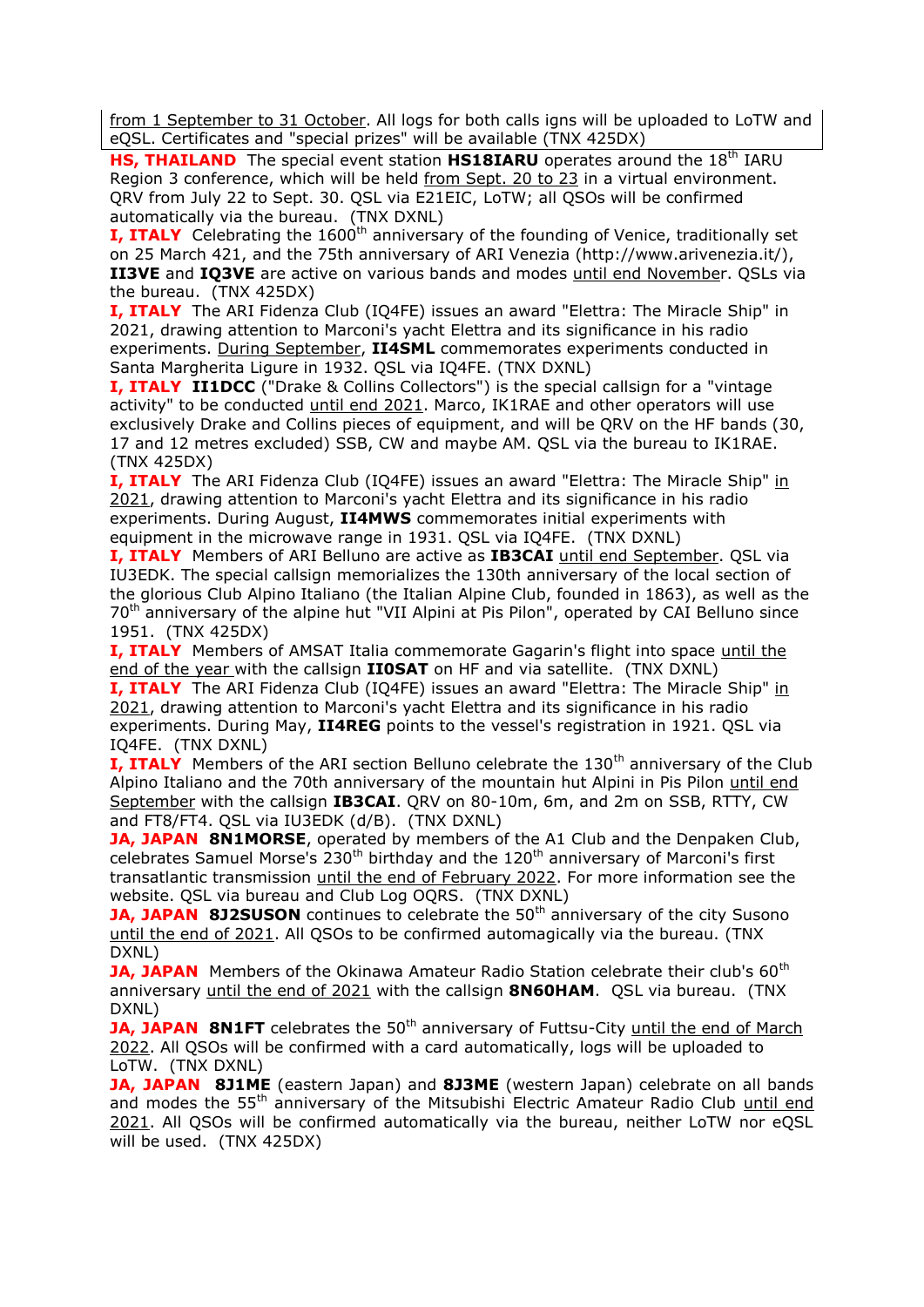**JA, JAPAN 8J2I** celebrates the founding of the city Ichinomiya 100 years ago. QRV until the end of February 2022. All QSOs will be confirmed with a bureau card. (TNX DXNL)

**JA, JAPAN 8J100CB** celebrates the 100<sup>th</sup> anniversary of Chiba-City until the end of March 2022. All QSOs will be confirmed with a card automatically. (TNX DXNL)

**JA, JAPAN** Look for 8J1TSN to celebrate the 500<sup>th</sup> anniversary of Takeda Shingen until end 2021. Operation on HF, VHF and UHF using CW, FM, SSB, RTTY and FT8. QSL via bureau, no cards needed.

**JA, JAPAN** Members of JARL Joetsu Club is active as **8N0J** until end April 2022. This to celebrate the 50<sup>th</sup> anniversary of the city of Joetsu, Niigata. All QSO's will be confirmed automatically. QSL direct if needed via JJ0AWX. (TNX 425DX)

**JA, JAPAN** Look for special calls /60 to mark the Okinawa Amateur Radio 60<sup>th</sup> Anniversary Festival Activities during 2021. All stations QRV in Okinawa Prefecture may use the suffix. <https://www.jarl.com/okinawa/>

**LU, ARGENTINA** Special event station **L21RCA** will be active throughout 2021 to celebrate the 100<sup>th</sup> anniversary of Radio Club Argentino, the national IARU member society, which was founded on 21 October 1921. QSL via LoTW or via LU4AA (direct and bureau). (TNX 425DX)

LX, LUXEMBOURG Celebrating his 40<sup>th</sup> anniversary in amateur radio, Andy, LX1DA will be active as **LX40DA** from 1 September to 31 December. QSL via LX1DA; the log will be uploaded to Club Log and (after the end of the year) to LoTW. (TNX 425DX)

**LZ, BULGARIA** Bulgarian members of the High Speed Club (HSC) are active throughout the year as **LZ70HSC**, supported by the Student Radio Club at the Technical University of Sofia. QSL via LZ2JE. (TNX DXNL)

**LZ, BULGARIA** Special callsign **LZ70HSC** will be in use throughout 2021 to celebrate the 70th anniversary of the Radio Telegraphy High Speed Club. QSL via LoTW. (TNX 425DX)

LZ, BULGARIA Once again Radio Club Blagovestnik (LZ1KCP) will use twelve special callsigns throughout 2021 to honour as many different Orthodox saints: **LZ305AI** (September), **LZ1337KM** (October), **LZ1470IN** (November) and **LZ14MP** (December). QSL via the bureau or direct to P.O. Box 36, 4300 Karlovo, Bulgaria.

**OA, PERU** Celebrating the 200<sup>th</sup> anniversary of Peruvian independence, the Radio Club Peruano will activate four special callsigns until the end of the year: **OC200P** 

(September), **OC200E** (October), **OC200R** (November) and **OC200U** (December). QSLs via OA4O. (TNX 425DX)

**OA, PERU** The Radio Club Asociacion de Radioaficionados del Peru marks the 200<sup>th</sup> anniversary of Peru's independence with the callsigns **OC4B**, **OC6B** and **OC7B** until the end of the year. QRV on 40, 20, 17, and 15m on SSB and FT8. For QSL information see qrz.com. (TNX DXNL)

**OE, AUSTRIA OE100BL** is the special callsign issued to the Burgenlaendischer Amateur Radio Club for celebrating throughout 2021 the 100<sup>th</sup> anniversary since Burgenland became an Austrian state. QSL via OE4JHW. Individual operators may also apply for OE100 to replace their prefix (e.g. OE4EIE will be signing OE100EIE). An award will be available, (TNX 425DX)

**OE, AUSTRIA** Special event station **OE130KUK** will be active between 1 September and 30 October to mark the 130<sup>th</sup> anniversary of the first telegraphy course held for the cavalry at the Franz-Josef-Kaserne (barracks) in Tulln. QSL via the bureau. The suffix KUK stands for Kaiserlich und Koeniglich ("Imperial and Royal") and refers to the Dual Monarchy of Austria-Hungary from 1867 to 1918. (TNX 425DX)

**OE, AUSTRIA** The following special event calls honour the memory of Austrian Nobel laureates: **OE120AGD**, **OE120BKC**, **OE120DMT**, **OE120SGU**, **OE120TWA**, **OE120U**, **OE120WDR**, **OE120XFG**, **OE120XGM**, **OE120XKJ**, **OE120XDX**, **OE120XRC** and **OE120YXK**. QRV until end November. Several awards are also available. (TNX DXNL) **OH0, ALAND ISL OH0100AX** is for the Alands Radioamatorer (OH0A) to celebrate until 9 June 2022 the 100<sup>th</sup> anniversary of the Aland Islands' selfgovernment from Finland. The special callsign's suffix is the Internet country code top-level domain of the Aland Islands. (TNX 425DX)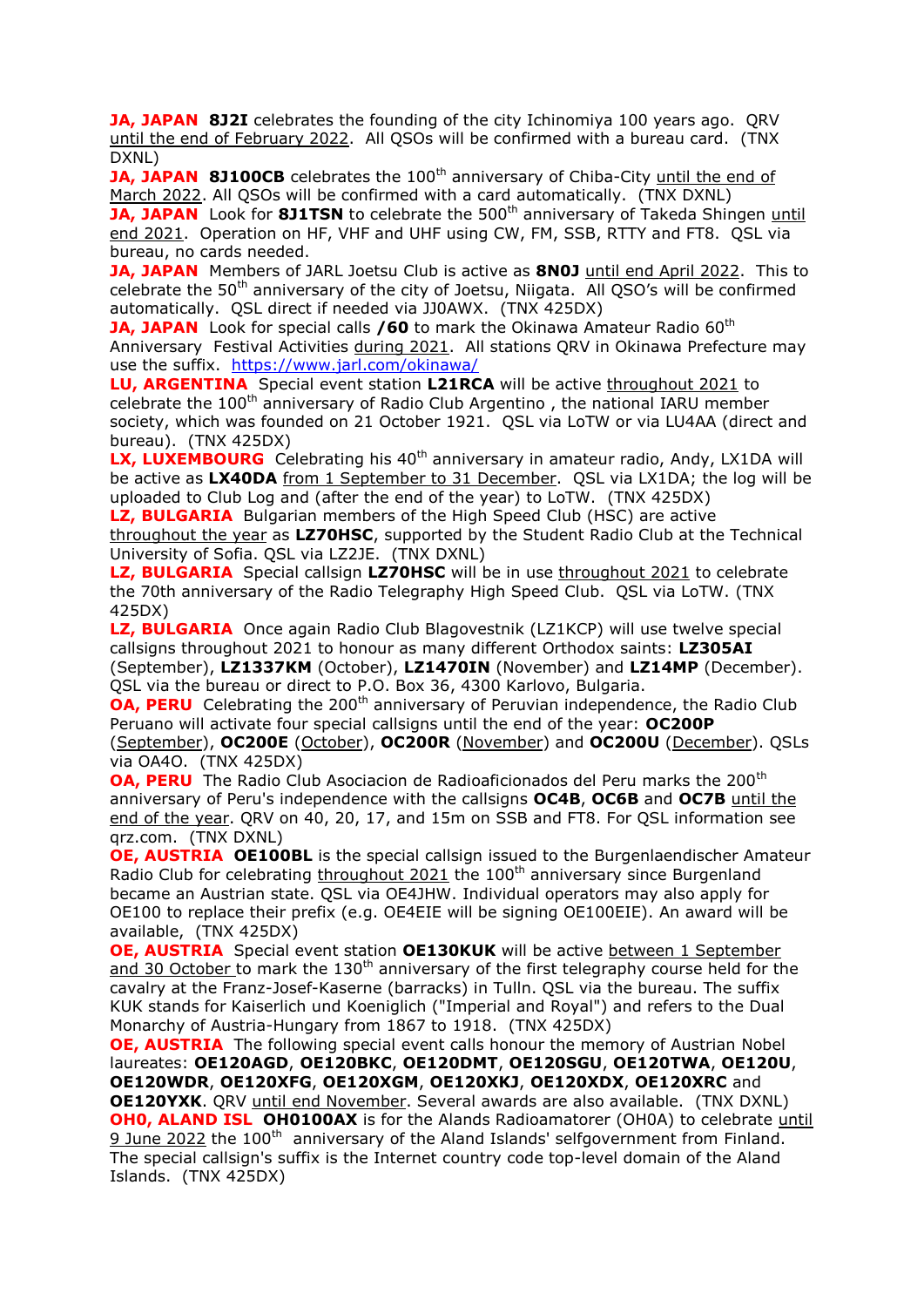**OH, FINLAND OF60RR** draws attention to the 60<sup>th</sup> anniversary of the steel mill Rautaruukki. QRV until March 2022. QSL via bureau or via OH8DR direct. (TNX DXNL) **OH, FINLAND** EARN THE HIGHEST RECOGNITION FROM YOUR OH FRIENDS

Just contact 100 (one hundred) of your OH friends during 2021 and 10 (ten) specially featured Finnish stations to earn the OH Northern Light 100-year certificate (OH-NL-100) and the featured story, explaining the magic of the OH-land and the Northern Lights; Your 100 contact should include 50 OH stations and 50 OF stations, a total of 100. A special OF prefix will be launched to all OH stations on September15th, 2021. Your maximum point value can be 100. The number of your OF/OH contacts. TEN SPECIAL ACTIVITY MULTIPLIERS

SRAL and its members are active in a wide range of Amateur Radio activities and each of the ten multipliers represent some of those activities. The multiplying stations are; **OH100SRAL, OH2A, OH0W, OJ0C, OF2HQ, OH2YOTA, OG2B, OH6SRAL, OI3AX and OF9X**.

#### *<https://tinyurl.com/eb8dmpb2>*

**OK, CZECH REPUBLIC** The radio club Chrudim celebrates its 75<sup>th</sup> anniversary with the callsign **OL75KCR** until the end of the year. QSL via Club Log OQRS. (TNX DXNL) **OM, SLOVAK REPUBLIC** Radioklub Partizanske will be active as **OM77PA** in various contests throughout 2021. The special callsign pays a tribute to Peter Martiska (OM3PA), the club's chairman and leading operator for fifty years, who passed away on 3 January aged 77. QSL via OM4MM. (TNX 425DX)

**OM, SLOVAK REP OM60PPZ** celebrates the 60<sup>th</sup> anniversary of the Presov Pioneer Railway until Sept. 30. QRV on HF on SSB, CW, and digital modes. An award is available as well. QSL only via eQSL. (TNX DXNL)

**ON, BELGIUM** Look for **OR40NOL** until end 2021 to celebrate the 40<sup>th</sup> anniversary of the section NOL. 3 Awards will be available: gold, silver and bronze. More on QRZ.com. **ON, BELGIUM** Belgian individual operators and radio clubs are authorized to replace their ON prefix with **OS** until 12 December. This is to celebrate World Amateur Radio Day (18 April) and the 120th anniversary since Guglielmo Marconi's first reception of transatlantic radio signals (12 December 1901). (TNX 425DX)

**ON, BELGIUM** Members of Radio Club Leuven will be active as **OO21WCC** throughout September. The special callsign is for the 94th edition of the UCI Road World Championships, the annual world championships for road bicycle racing, that will take place on 19-26 September in the Flanders region of Belgium. QSL via the bureau, LoTW, eQSL, or direct to ON3AR. (TNX 425DX)

**PA, THE NETHERLANDS PA21AGR** operates in the context of the Amstel Gold Race for professional bicyclists during September, there will be a similar event for amateur racers, also supported by PA21AGR. QSL via PE1RLN. (TNX DXNL)

**PA, THE NETHERLANDS** Special callsigns **PC375BR** (operated by PC2LR), **PD375OO** (operated by PD4L), **PA375KL** (operated by PC2F) and **PA375YN** (operated by PA7ML) will celebrate the 375th anniversary of Brooklyn until the end of the year. Named after the Dutch town of Breukelen, the most populous of New York City's boroughs was settled in 1646 by the Dutch West India Company for their colony of New Netherland. (TNX 425DX)

[http://lea.hamradio.si/scc/diploma\\_30let/index\\_eng.htm](http://lea.hamradio.si/scc/diploma_30let/index_eng.htm)

**S5, SLOVENIA** The Slovenian Amateur Radio Union will celebrate the 30<sup>th</sup> anniversary of Independence with a special award. For this event only until end 2021, the Slovenian amateur radio stations can use special call signs. Those will add the number »**30**« into the suffix. For example: S50ZZ will be S5030ZZ, S51A will be S5130A, S57XXX will be S5730XXX etc. In order to obtain the award a foreign amateur radio station must have at least 30 contacts with an S5 stations (regular and special call signs apply), out of which 10 or more with special prefixes (»30«). The use of any band/mode counts for the Award. Applications to [scc@hamradio.si](mailto:scc@hamradio.si)

**SM, SWEDEN** During 2021, **SD400SU** celebrates the 400<sup>th</sup> anniversary of the city Sundsvall. Operators are the members of the Sundsvall Amateur Radio Club (SK3BG). QSL via SM3NXS (d/B), Club Log OQRS. (TNX DXNL)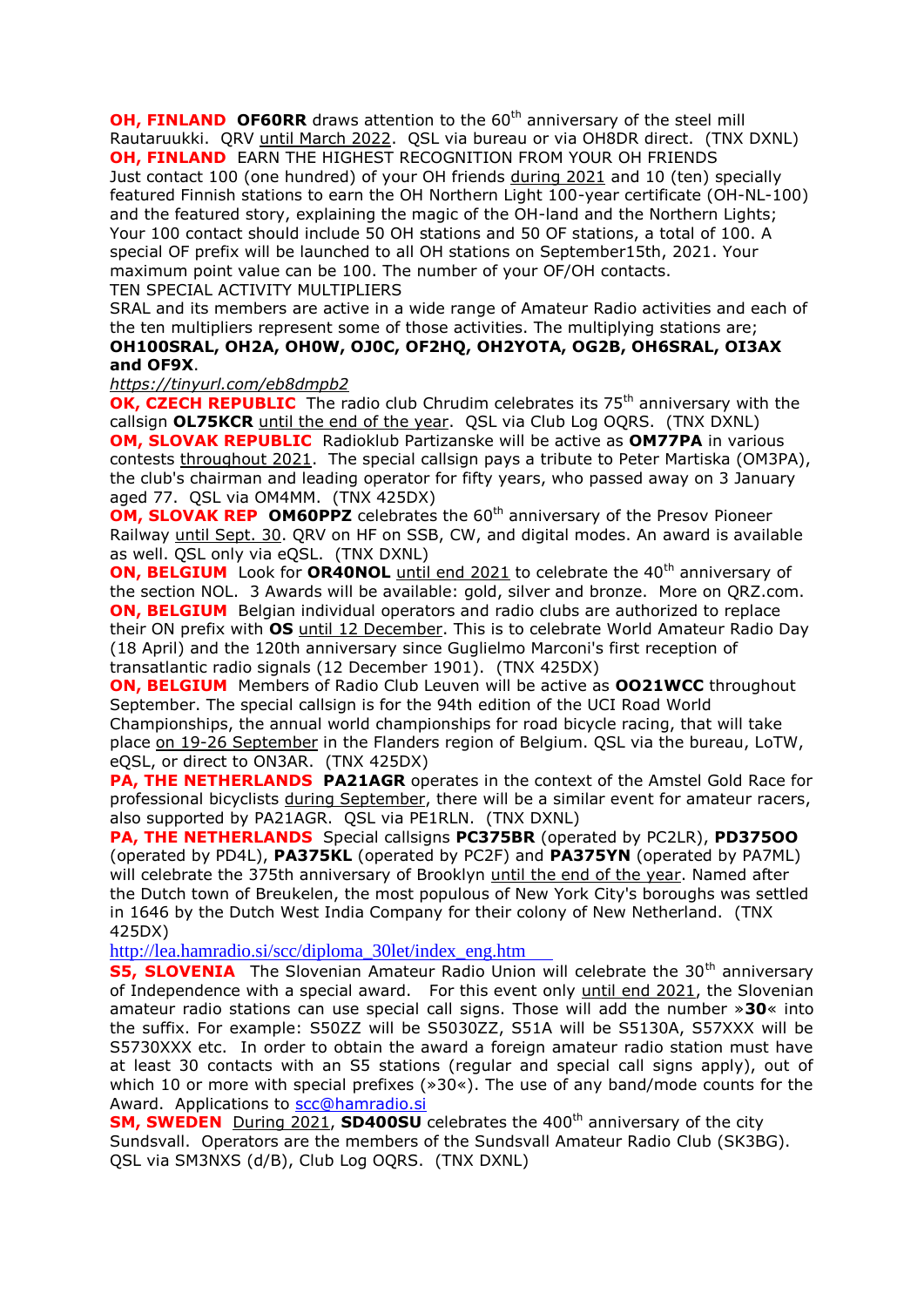**SM, SWEDEN SK75AT** is the special call for the Foreningen Umea Radioamatorer Club (SK2AT) to celebrate its  $75<sup>th</sup>$  anniversary until end 2021. The logs will be uploaded to LoTW and Club Log. (TNX 425DX)

**SP, POLAND SN0ZOSP** and **SN100ZOSP** celebrate the 100<sup>th</sup> anniversary of the Association of the Voluntary Fire Brigades of the Republic of Poland until February 5, 2022. QSL for SN0ZOSP via SP9ODM, SN100ZOSP via SP9SPJ. (TNX DXNL)

**SP, POLAND HF100LEM**, operating from Krakow, marks the 100<sup>th</sup> birthday of the Polish writer Stanislaw Lem during 2021. QSL via SP9PKZ. (TNX DXNL)

**SV, GREECE** Amateur radio operators from Greece have been granted permission to use special prefixes until end 2021 to celebrate the  $200<sup>th</sup>$  anniversary of the Greek Revolution of 1821 which led to the formation of modern Greece. The special prefixes do not differentiate the call areas: Class 1 licensees can replace SV# with **SX200** (e.g. SX200AEL is SV2AEL, while SX200RMA is SV8RMA and SX200COL is SV9COL), Class 2 licensees can replace SY# with **SY200**, club stations can replace SZ# with **SZ200**. (TNX 425DX)

**SV, GREECE** 200 Years of Greek Independence Award On air during 2021.

The Greek War of Independence, also known as the Greek Revolution (Greek: Ελληνική Επανάσταση, Elliniki Epanastasi; referred to by Greeks in the 19th century as simply the Αγώνας, Agonas, "Struggle", was a successful war of independence waged by Greek revolutionaries against the Ottoman Empire between 1821 and 1830. Any Greek station, foreigners Greeks or friends of Greece all over the world may join "200 Years of Greek Independence Award". All mode and types of QSO are valid. Award manager is SV2RCK. <https://sv2rck.gr/200YEARS/>

**SV, GREECE SZ200P** is a special callsign for the Radio Amateur Association of Western Peloponnese to celebrate the 200th anniversary of the Greek Revolution of 1821. Activity started on 9 April and will go through the end of the year. QSL via LoTW and eQSL. (TNX 425DX)

**TI, COSTA RICA** On September 15, 2021, the Bicentennial of the Independence of Costa Rica will be celebrated with great fanfare. In commemoration of such an important and historical event, a team of radio amateurs will be activating the special call sign **TI2ØØI** to celebrate 200 years of independent life of Costa Rica.

The goal is to make Costa Rican independence known to the world with pride on its Bicentennial. Activation until October 29.

Bands – 6 to 80m  $(+ 2m)$ .

Modes  $-$  SSB, CW and FT8  $(+$  FM).

Contacts will be confirmed via LotW, QRZ & QSL manager.

The team of operators will be announced soon.

**UA, RUSSIA** The special event station **R100KOMI** celebrates the 100<sup>th</sup> anniversary of the Komi Republic *until the end of September*. An award is also available. QSL via ClubLog OQRS and R1II. (TNX DXNL)

**UA, RUSSIA** The Troitsk Amateur Radio Club continues to celebrate its 50<sup>th</sup> anniversary until the end of September with the callsign **R950A** (RDA CB-25). An award is also available. QSL via RA9AEA, LoTW, eQSL. (TNX DXNL)

**UA, RUSSIA** Special callsign **UE80PQ** will be active between 25 August and 25 September commemorating the 80th anniversary of Operation Dervish. This was the first of the Arctic Convoys by which the Western Allies delivered essential supplies to the Soviet Union against Nazi Germany between 1941 and 1945; "PQ" was the code for the outbound convoys. QSL via Club Log's OQRS, or via RN1ON. (TNX 425DX)

**UR, UKRAINE** In addition to callsigns already mentioned (DXNL 2263), there are more special calls celebrating Ukraine'S independence until the end of 2021:

**EM30UARL, EM30AUARL, EM30BUARL, EM30CUARL, EM30DUARL, EM30EUARL, EM30FUARL, EM30GUARL, EM30HUARL, EM30IUARL, EM30KUARL, EM30LUARL, EM30MUARL, EM30NUARL, EM30PUARL, EM30QUARL, EM30RUARL, EM30SUARL, EM30TUARL, EM30VUARL, EM30WUARL, EM30XUARL, EM30YUARL, EM30ZUARL,**  and **EM30LRU**. For QSL information see qrz.com. (TNX DXNL)

**UR, UKRAINE** Nikolay UX0FF celebrates his 50<sup>th</sup> year on the air with the callsign **EO50FF** during 2021. QSL via UX0FF direct or bureau, LoTW, eQSL.